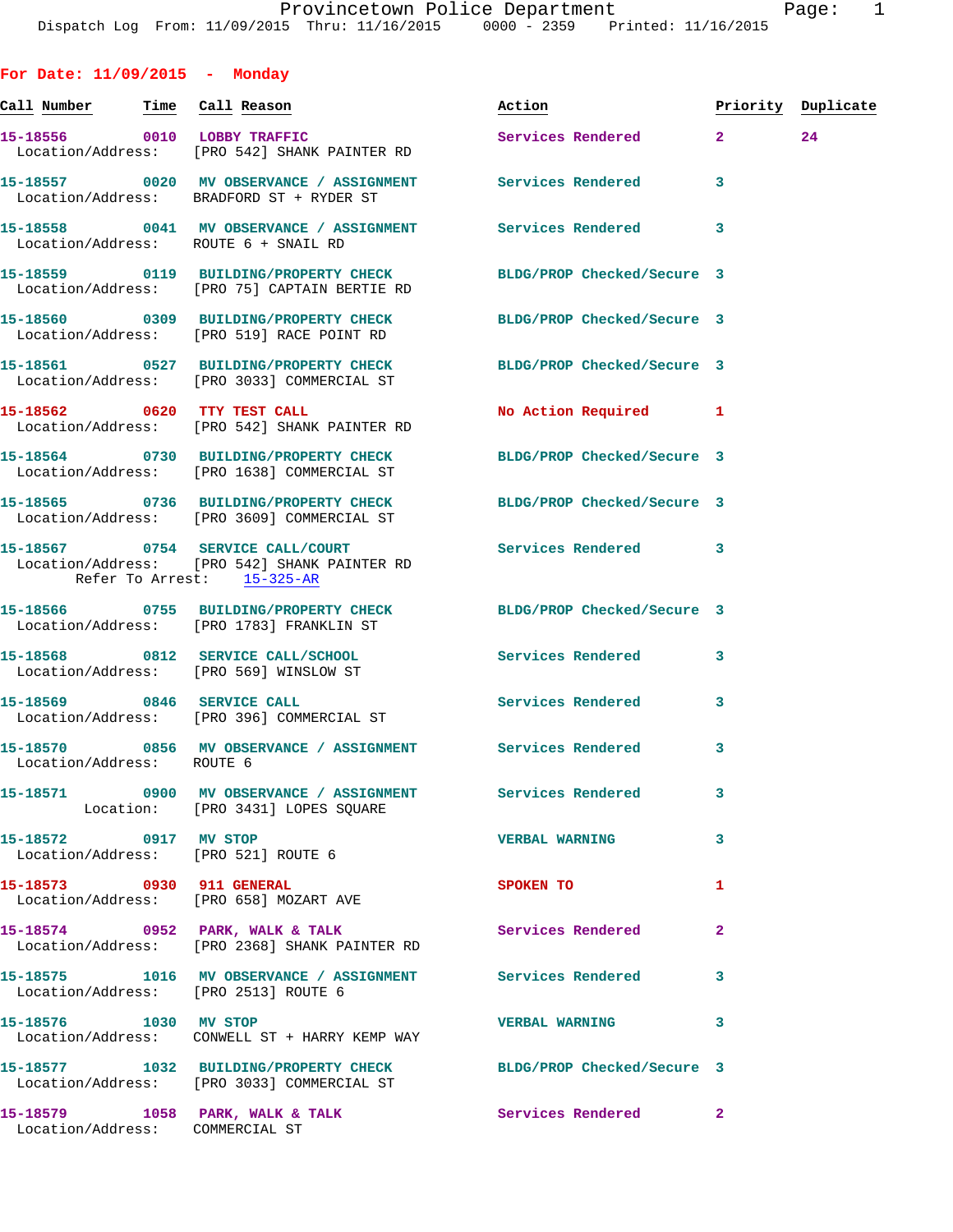|                                                     | 15-18578 1059 MV OBSERVANCE / ASSIGNMENT Services Rendered<br>Location/Address: [PRO 94] BRADFORD ST               |                            | 3              |    |
|-----------------------------------------------------|--------------------------------------------------------------------------------------------------------------------|----------------------------|----------------|----|
|                                                     | 15-18580 1104 MV OBSERVANCE / ASSIGNMENT Services Rendered<br>Location/Address: HOWLAND ST + BRADFORD ST           |                            | 3              |    |
| Refer To Arrest: 15-327-AR                          | 15-18581 1116 BY-LAW VIOLATION<br>Location/Address: [PRO 105] COMMERCIAL ST                                        | Arrest(s) Made             | $\overline{2}$ |    |
| 15-18582 1240 MV STOP                               | Location/Address: BRADFORD ST + FRANKLIN ST                                                                        | <b>VERBAL WARNING</b>      | 3              |    |
|                                                     | 15-18583 1303 BUILDING/PROPERTY CHECK<br>Location/Address: [PRO 564] BAYBERRY AVE                                  | Services Rendered          | 3              |    |
| Location/Address: BRADFORD ST                       | 15-18584 1303 BUILDING/PROPERTY CHECK BLDG/PROP Checked/Secure 3                                                   |                            |                |    |
|                                                     | 15-18585 1334 MEDICAL EMERGENCY/D.O.T.<br>Location/Address: [PRO 440] HARRY KEMP WAY                               | Transported to Hospital 1  |                |    |
|                                                     | 15-18586 1336 MV OBSERVANCE / ASSIGNMENT Services Rendered<br>Location/Address: [PRO 2479] ROUTE 6 + SANDY HILL LN |                            | 3              |    |
| Location/Address: [PRO 94] BRADFORD ST              | 15-18587 1339 MV OBSERVANCE / ASSIGNMENT Services Rendered                                                         |                            | 3              |    |
| 15-18588 1339 LOST IPHONE 6                         | Location/Address: [PRO 2490] PROVINCELANDS RD                                                                      | Services Rendered          | 3              |    |
|                                                     | 15-18589 1351 MV STOP<br>Location/Address: [PRO 1952] COMMERCIAL ST                                                | <b>VERBAL WARNING</b>      | 3              |    |
| 15-18591 1409 MV STOP<br>Location/Address: SNAIL RD |                                                                                                                    | <b>VERBAL WARNING</b>      | 3              |    |
|                                                     | 15-18592 1414 SERVE SUMMONS<br>Location/Address: [PRO 1192] COMMERCIAL ST                                          | Services Rendered          | 3              |    |
|                                                     | 15-18593 1502 FOUND CHECKBOOK<br>Location/Address: [PRO 3678] PLEASANT ST                                          | <b>Services Rendered</b>   | 3              |    |
| 15-18594 1505 DRILL                                 | Location/Address: [PRO 516] RACE POINT RD                                                                          | Services Rendered 3        |                |    |
|                                                     | 15-18595 1508 PARK, WALK & TALK<br>Location/Address: [PRO 105] COMMERCIAL ST                                       | <b>Services Rendered</b>   | $\overline{2}$ |    |
|                                                     | 15-18596 1519 LIFT ASSIST<br>Location/Address: [PRO 781] CAPTAIN BERTIES WAY                                       | <b>Services Rendered</b>   | 1              |    |
| Location/Address: [PRO 2521] ROUTE 6                | 15-18597 1521 FOUND PURSE/RETURNED                                                                                 | Services Rendered          | 3              | 1. |
|                                                     | 15-18598 1558 BUILDING/PROPERTY CHECK<br>Location/Address: [PRO 3033] COMMERCIAL ST                                | BLDG/PROP Checked/Secure 3 |                |    |
| 15-18599 1615 BP CHECK                              | Location/Address: [PRO 1892] SHANK PAINTER RD                                                                      | Services Rendered          | 1              |    |
| Location/Address: HARBOUR DR                        | 15-18600 1616 PARKED CRANE COMPLAINT                                                                               | Services Rendered          | 2              |    |
|                                                     | 15-18601 1626 MINOR MV ACCIDENT<br>Location/Address: [PRO 1289] BRADFORD ST                                        | Services Rendered          | 1              |    |
|                                                     | 15-18602 1715 BUILDING/PROPERTY CHECK<br>Location/Address: [PRO 395] COMMERCIAL ST                                 | BLDG/PROP Checked/Secure 3 |                |    |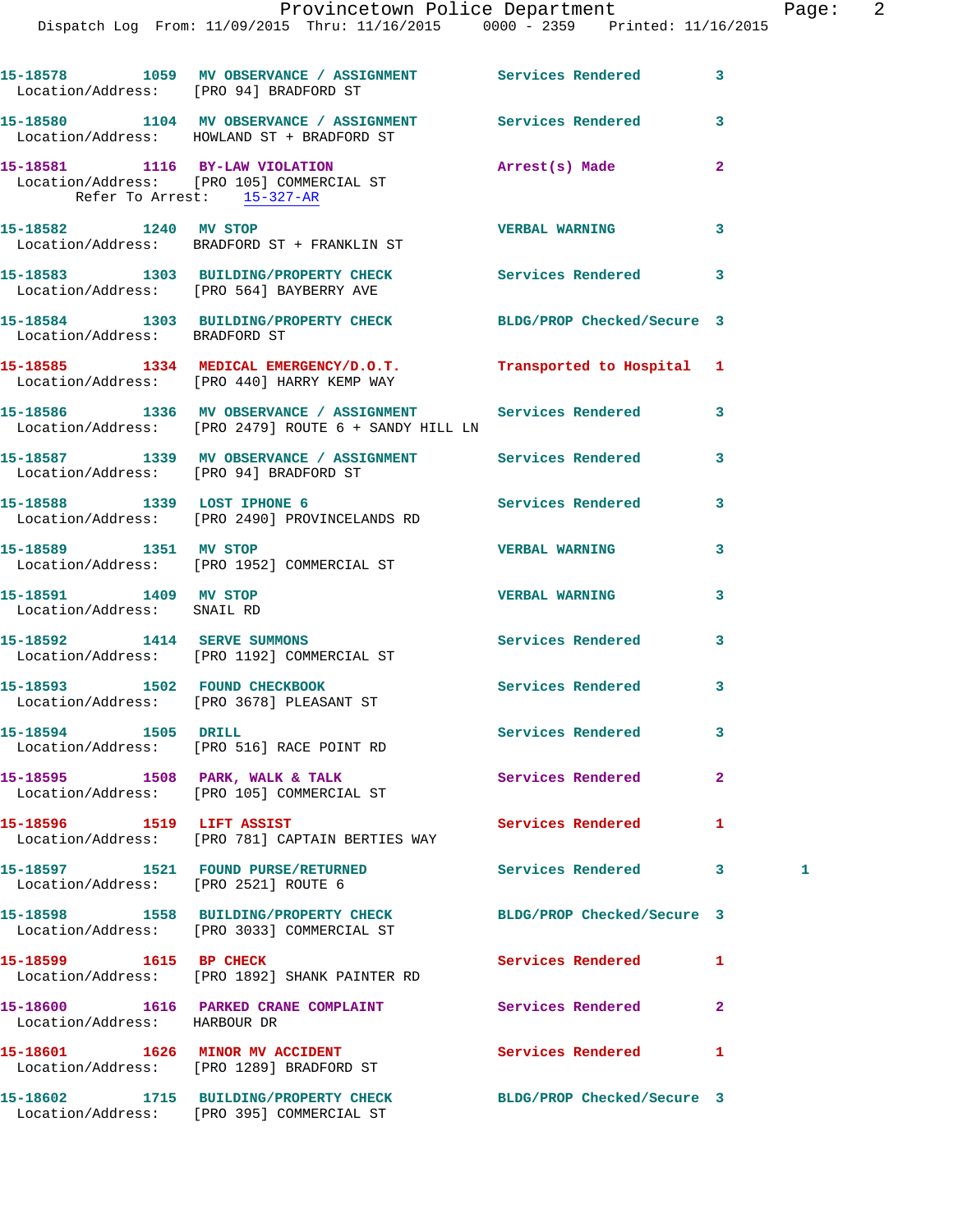|                                      |                                                                                                                  | Provincetown Police Department | Page: 3        |
|--------------------------------------|------------------------------------------------------------------------------------------------------------------|--------------------------------|----------------|
|                                      | Dispatch Log From: 11/09/2015 Thru: 11/16/2015 0000 - 2359 Printed: 11/16/2015                                   |                                |                |
|                                      | 15-18603 1720 BUILDING/PROPERTY CHECK BLDG/PROP Checked/Secure 3<br>Location/Address: [PRO 519] RACE POINT RD    |                                |                |
| Location/Address: [PRO 571] ALDEN ST | 15-18604 1805 BUILDING/PROPERTY CHECK BLDG/PROP Checked/Secure 3                                                 |                                |                |
|                                      | 15-18605 1813 BUILDING/PROPERTY CHECK BLDG/PROP Checked/Secure 3<br>Location/Address: [PRO 530] SHANK PAINTER RD |                                |                |
|                                      | 15-18606 1822 SUSPICIOUS ACTIVITY<br>Location/Address: [PRO 442] HARRY KEMP WAY                                  | <b>Services Rendered</b>       | $\overline{2}$ |
|                                      | 15-18607 1853 BUILDING/PROPERTY CHECK BLDG/PROP Checked/Secure 3<br>Location/Address: [PRO 710] BRADFORD ST      |                                |                |
|                                      | 15-18608 1903 BUILDING/PROPERTY CHECK<br>Location/Address: [PRO 1638] COMMERCIAL ST                              | BLDG/PROP Checked/Secure 3     |                |
|                                      | 15-18609 1929 MV OBSERVANCE / ASSIGNMENT Services Rendered 3<br>Location/Address: BRADFORD ST + CENTER ST        |                                |                |
|                                      | 15-18610 2000 BUILDING/PROPERTY CHECK Services Rendered 3<br>Location/Address: [PRO 94] BRADFORD ST              |                                |                |
|                                      | 15-18611 2002 BUILDING/PROPERTY CHECK BLDG/PROP Checked/Secure 3<br>Location/Address: [PRO 519] RACE POINT RD    |                                |                |
|                                      | 15-18612  2040 BUILDING/PROPERTY CHECK BLDG/PROP Checked/Secure 3<br>Location/Address: [PRO 306] COMMERCIAL ST   |                                |                |
|                                      | 15-18613 2049 BUILDING/PROPERTY CHECK Services Rendered 3<br>Location/Address: [PRO 2483] COMMERCIAL ST          |                                |                |
| Location/Address: WEST FRANKLIN ST   | 15-18614 2049 BUILDING/PROPERTY CHECK BLDG/PROP Checked/Secure 3                                                 |                                |                |
| Location/Address: WEST FRANKLIN ST   | 15-18615 2055 BUILDING/PROPERTY CHECK BLDG/PROP Checked/Secure 3                                                 |                                |                |
|                                      | 15-18616 2144 BUILDING/PROPERTY CHECK BLDG/PROP Checked/Secure 3<br>Location/Address: [PRO 433] RYDER ST EXT     |                                |                |
| Location/Address: [PRO 2513] ROUTE 6 | 15-18617 2336 MV OBSERVANCE / ASSIGNMENT Services Rendered                                                       |                                | $\mathbf{3}$   |
|                                      |                                                                                                                  |                                |                |

## **For Date: 11/10/2015 - Tuesday**

Location/Address: CONWELL ST + ROUTE 6

| Location/Address: [PRO 542] SHANK PAINTER RD                                        | Services Rendered          | $\overline{2}$ | 13 <sup>7</sup> |
|-------------------------------------------------------------------------------------|----------------------------|----------------|-----------------|
| Location/Address: [PRO 440] HARRY KEMP WAY                                          | BLDG/PROP Checked/Secure 3 |                |                 |
| Location/Address: BRADFORD ST + HOWLAND ST                                          | Services Rendered          | 3              |                 |
| 15-18622  0138 BUILDING/PROPERTY CHECK<br>Location/Address: [PRO 433] RYDER ST EXT  | BLDG/PROP Checked/Secure 3 |                |                 |
| Location/Address: [PRO 1783] FRANKLIN ST                                            | BLDG/PROP Checked/Secure 3 |                |                 |
| 15-18624 0250 BUILDING/PROPERTY CHECK<br>Location/Address: [PRO 3033] COMMERCIAL ST | BLDG/PROP Checked/Secure 3 |                |                 |
| 15-18625 0254 BUILDING/PROPERTY CHECK<br>Location/Address: [PRO 710] BRADFORD ST    | BLDG/PROP Checked/Secure 3 |                |                 |

**15-18618 2339 MV OBSERVANCE / ASSIGNMENT Services Rendered 3**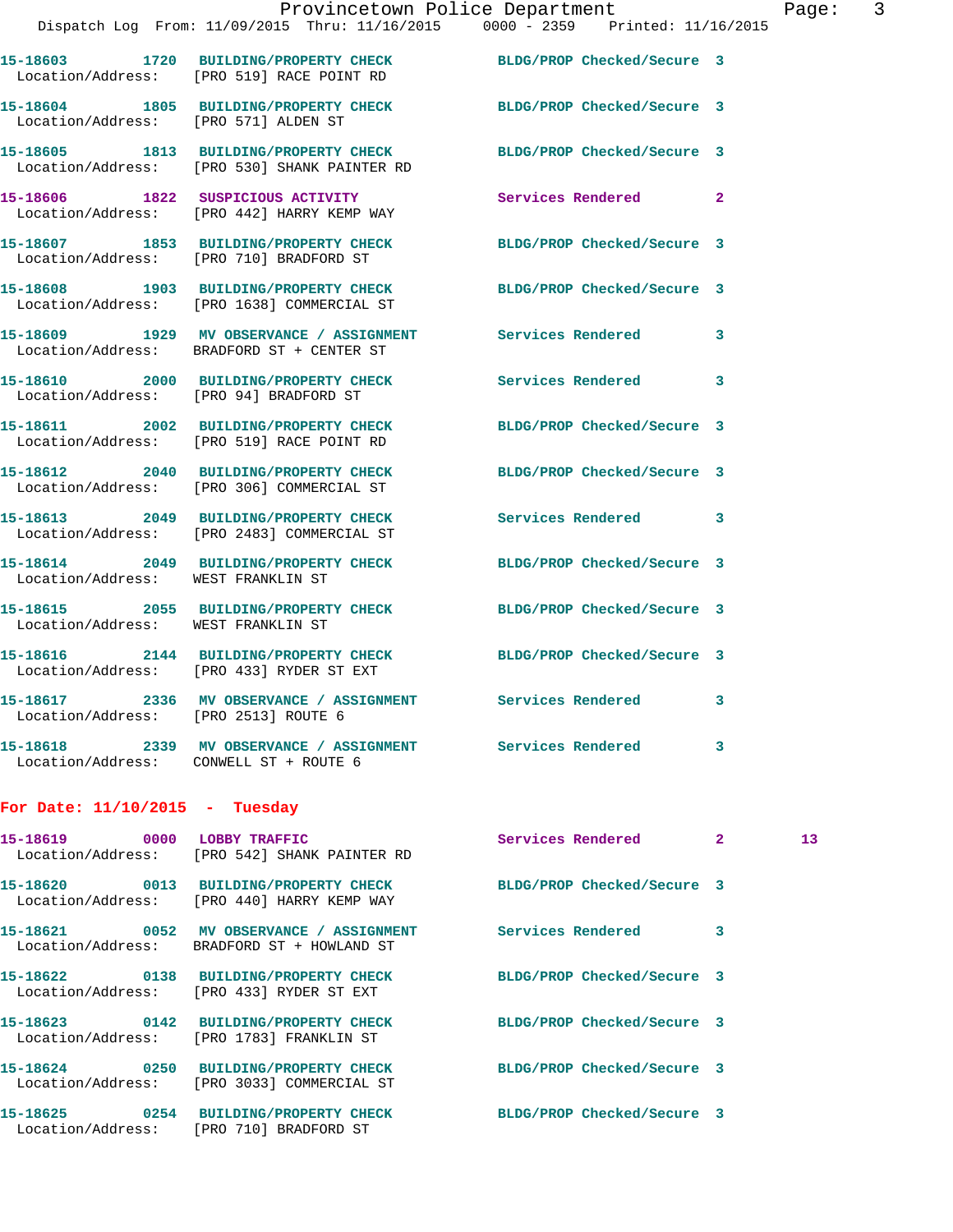| Location/Address: ROUTE 6                                     | 15-18626 0526 MV OBSERVANCE / ASSIGNMENT Services Rendered 3                                                      |                            |                         |
|---------------------------------------------------------------|-------------------------------------------------------------------------------------------------------------------|----------------------------|-------------------------|
|                                                               | 15-18627 0549 BUILDING/PROPERTY CHECK<br>Location/Address: [PRO 545] SHANK PAINTER RD                             | BLDG/PROP Checked/Secure 3 |                         |
| Location/Address: ROUTE 6                                     | 15-18628 0554 MV OBSERVANCE / ASSIGNMENT Services Rendered 3                                                      |                            |                         |
|                                                               | 15-18629 0605 BUILDING/PROPERTY CHECK<br>Location/Address: [PRO 175] COMMERCIAL ST                                | BLDG/PROP Checked/Secure 3 |                         |
|                                                               | 15-18631 0741 BUILDING/PROPERTY CHECK<br>Location/Address: [PRO 1638] COMMERCIAL ST                               | BLDG/PROP Checked/Secure 3 |                         |
|                                                               | 15-18632 0749 BUILDING/PROPERTY CHECK<br>Location/Address: [PRO 204] COMMERCIAL ST                                | BLDG/PROP Checked/Secure 3 |                         |
|                                                               | 15-18633 0802 MEDICAL EMERGENCY/HIPS<br>Location/Address: [PRO 442] HARRY KEMP WAY                                | Services Rendered          | $\mathbf{1}$            |
|                                                               | 15-18635 0817 SERVICE CALL/COURT<br>Location/Address: [PRO 542] SHANK PAINTER RD<br>Refer To Arrest: 15-327-AR    | Services Rendered          | 3                       |
| Location/Address: [PRO 569] WINSLOW ST                        | 15-18636 0825 SERVICE CALL/SCHOOL                                                                                 | <b>Services Rendered</b>   | $\overline{\mathbf{3}}$ |
|                                                               | 15-18637 0840 PARK, WALK & TALK<br>Location/Address: [PRO 488] MAYFLOWER ST                                       | Services Rendered 2        |                         |
|                                                               | 15-18638 0921 BUILDING/PROPERTY CHECK<br>Location/Address: [PRO 447] JEROME SMITH RD                              | BLDG/PROP Checked/Secure 3 |                         |
|                                                               | 15-18639 0959 MEDICAL EMERGENCY/BREATHING<br>Location/Address: [PRO 1275] ANTHONY ST                              | Transported to Hospital 1  |                         |
| Location/Address: COMMERCIAL ST                               | 15-18640 1003 MEDICAL EMERGENCY/PAIN                                                                              | Transported to Hospital 1  |                         |
|                                                               | 15-18642 1036 MEDICAL EMERGENCY/BLOOD PRESSU Services Rendered 1<br>Location/Address: [PRO 1892] SHANK PAINTER RD |                            |                         |
|                                                               | 15-18643 1045 BUILDING/PROPERTY CHECK<br>Location/Address: [PRO 3033] COMMERCIAL ST                               | BLDG/PROP Checked/Secure 3 |                         |
| Location/Address: [PRO 2521] ROUTE 6                          |                                                                                                                   |                            | 3                       |
| 15-18645 1104 MV STOP<br>Location/Address: ROUTE 6 + SNAIL RD |                                                                                                                   | <b>VERBAL WARNING</b>      | 3                       |
| Location/Address: [PRO 2479] ROUTE 6                          | 15-18646 1133 SUSPICIOUS ACTIVITY                                                                                 | Services Rendered          | $\mathbf{2}$            |
|                                                               | 15-18647 1152 MV OBSERVANCE / ASSIGNMENT Services Rendered<br>Location/Address: HOWLAND ST + WILLOW DR            |                            | 3                       |
| Location/Address: [PRO 2518] ROUTE 6                          | 15-18648 1304 MV OBSERVANCE / ASSIGNMENT Services Rendered                                                        |                            | 3                       |
| 15-18649 1331 SERVE SUMMONS                                   | Location/Address: [PRO 1192] COMMERCIAL ST                                                                        | Could Not Locate           | 3                       |
|                                                               | 15-18650 1333 FOUND KEY ON LANYARD<br>Location/Address: [PRO 2654] WEST VINE ST                                   | Services Rendered 3        |                         |
|                                                               | 15-18651 1451 DIFFICULTY BREATHING/TRANSPORT Transported to Hospital 1<br>Location/Address: [PRO 3222] ALDEN ST   |                            |                         |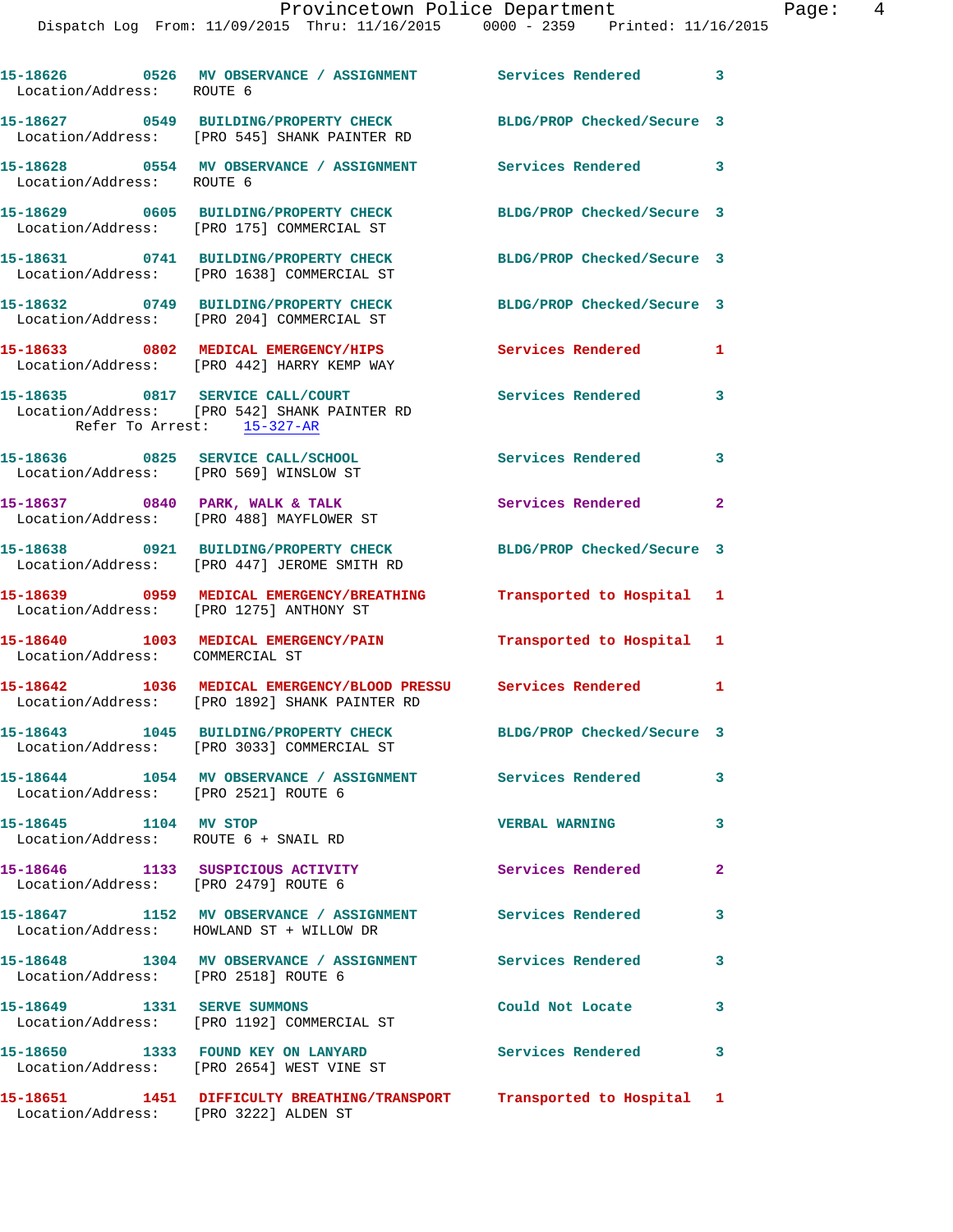|                                        | Provincetown Police Department<br>Dispatch Log From: 11/09/2015 Thru: 11/16/2015 0000 - 2359 Printed: 11/16/2015 |                            |                |
|----------------------------------------|------------------------------------------------------------------------------------------------------------------|----------------------------|----------------|
| Location/Address: [PRO 2479] ROUTE 6   | 15-18653 1618 ILLEGAL CAMP                                                                                       | Could Not Locate           | $\mathbf{2}$   |
|                                        | 15-18654 1638 PARK, WALK & TALK<br>Location/Address: [PRO 3609] COMMERCIAL ST                                    | Services Rendered          | $\overline{2}$ |
|                                        | 15-18655 1648 FALL/RESCUE<br>Location/Address: [PRO 781] CAPTAIN BERTIES WAY                                     | <b>Services Rendered</b>   | 1              |
|                                        | 15-18656 1649 VERBAL STOP SIGN<br>Location/Address: HOWLAND ST + BRADFORD ST                                     | <b>VERBAL WARNING</b>      | 3              |
|                                        | 15-18657 1711 ESCORT/TRANSPORT<br>Location/Address: [PRO 3117] COMMERCIAL ST                                     | <b>Services Rendered</b>   | 3              |
|                                        | 15-18658 1804 BUILDING/PROPERTY CHECK Services Rendered<br>Location/Address: [PRO 3430] COMMERCIAL ST            |                            | 3              |
| Location/Address: [PRO 512] PRINCE ST  | 15-18659 1807 BUILDING/PROPERTY CHECK                                                                            | BLDG/PROP Checked/Secure 3 |                |
|                                        | 15-18660 1816 BUILDING/PROPERTY CHECK BLDG/PROP Checked/Secure 3<br>Location/Address: [PRO 1638] COMMERCIAL ST   |                            |                |
| 15-18661 1825 MV STOP                  | Location/Address: [PRO 2577] BRADFORD ST                                                                         | <b>VERBAL WARNING</b>      | 3              |
|                                        | 15-18662 1928 BUILDING/PROPERTY CHECK BLDG/PROP Checked/Secure 3<br>Location/Address: [PRO 3259] MACMILLAN WHARF |                            |                |
| Location/Address: [PRO 571] ALDEN ST   | 15-18664 1941 BUILDING/PROPERTY CHECK                                                                            | BLDG/PROP Checked/Secure 3 |                |
|                                        | 15-18663 1942 BUILDING/PROPERTY CHECK BLDG/PROP Checked/Secure 3<br>Location/Address: [PRO 2206] COMMERCIAL ST   |                            |                |
|                                        | 15-18665 2011 HAZARD/REFRIGERATOR<br>Location/Address: [PRO 519] RACE POINT RD                                   | Taken/Referred to Other    | $\mathbf{2}$   |
| Location/Address: ROUTE 6              | 15-18666 2013 MV OBSERVANCE / ASSIGNMENT Services Rendered                                                       |                            | 3              |
| Location/Address: [PRO 2520] PRINCE ST | 15-18667 2019 BUILDING/PROPERTY CHECK                                                                            | Services Rendered          | 3              |
| Location/Address: [PRO 94] BRADFORD ST | 15-18668 2102 BUILDING/PROPERTY CHECK                                                                            | <b>Services Rendered</b>   | 3              |
|                                        | 15-18669 2116 BUILDING/PROPERTY CHECK<br>Location/Address: [PRO 182] COMMERCIAL ST                               | BLDG/PROP Checked/Secure 3 |                |
| 15-18670 2317 MV STOP                  | Location/Address: [PRO 106] COMMERCIAL ST                                                                        | Citation/Warning Issued    | 3              |
| Location/Address: [PRO 43] BRADFORD ST |                                                                                                                  |                            | 3              |
| For Date: $11/11/2015$ - Wednesday     |                                                                                                                  |                            |                |
| 15-18672 0011 MV STOP                  | Location/Address: COMMERCIAL ST + COOK ST                                                                        | Citation/Warning Issued    | 3              |
|                                        | Location/Address: [PRO 182] COMMERCIAL ST                                                                        | BLDG/PROP Checked/Secure 3 |                |
| 15-18674 0106 MV STOP                  | Location/Address: [PRO 3121] COMMERCIAL ST                                                                       | <b>VERBAL WARNING</b>      | 3              |

**15-18675 0114 MV OBSERVANCE / ASSIGNMENT Services Rendered 3** 

Location/Address: CONWELL ST + ROUTE 6

Page: 5<br><sup>15</sup>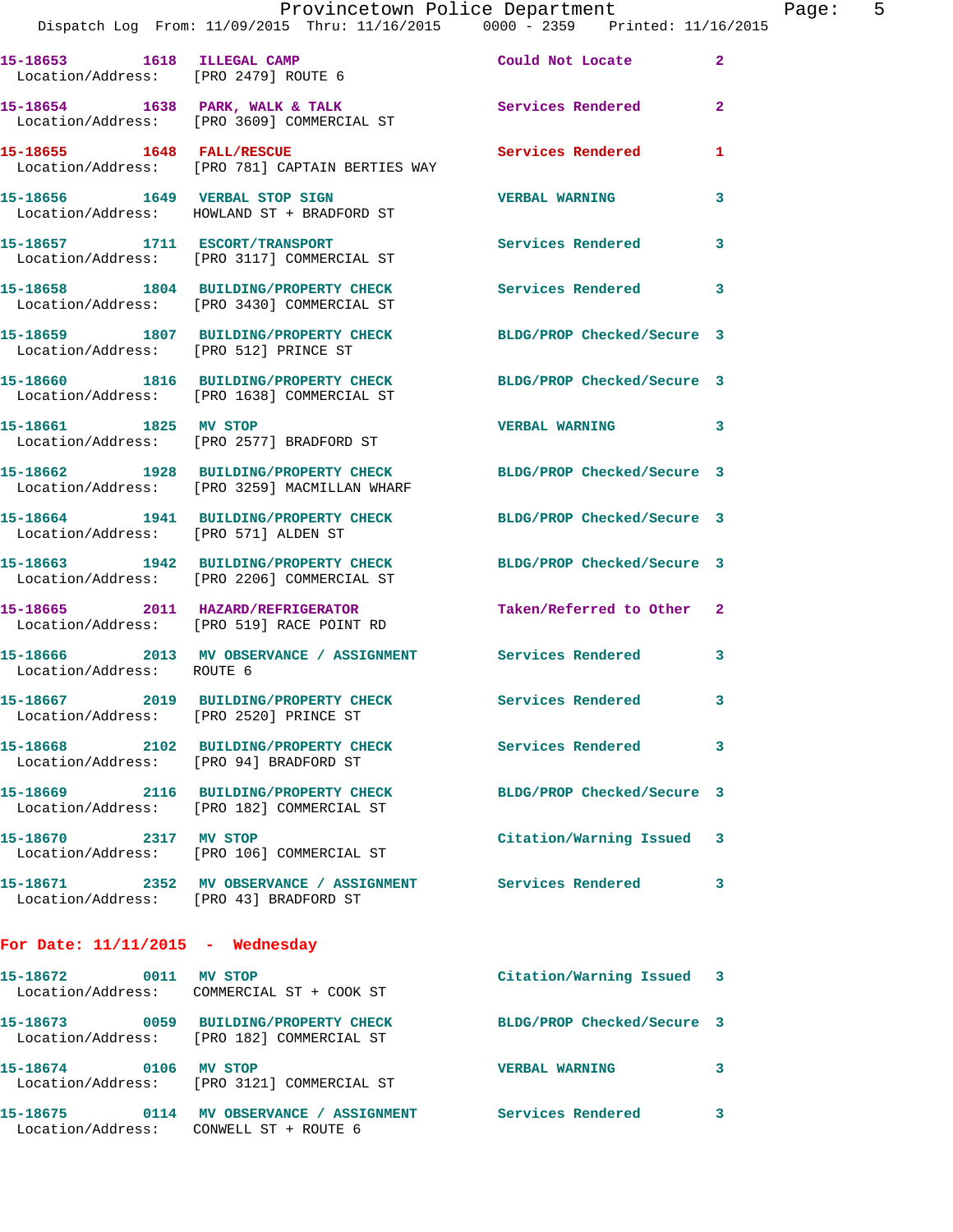|                                         | Provincetown Police Department                                                 |                            | Page: | 6 |
|-----------------------------------------|--------------------------------------------------------------------------------|----------------------------|-------|---|
|                                         | Dispatch Log From: 11/09/2015 Thru: 11/16/2015 0000 - 2359 Printed: 11/16/2015 |                            |       |   |
|                                         |                                                                                |                            |       |   |
|                                         | 15-18676 0127 BUILDING/PROPERTY CHECK BLDG/PROP Checked/Secure 3               |                            |       |   |
|                                         | Location/Address: [PRO 444] HIGH POLE HILL                                     |                            |       |   |
|                                         | 15-18677      0152  BUILDING/PROPERTY CHECK       BLDG/PROP Checked/Secure 3   |                            |       |   |
|                                         | Location/Address: [PRO 1778] SHANK PAINTER RD                                  |                            |       |   |
|                                         |                                                                                | BLDG/PROP Checked/Secure 3 |       |   |
|                                         | Location/Address: [PRO 447] JEROME SMITH RD                                    |                            |       |   |
|                                         |                                                                                | BLDG/PROP Checked/Secure 3 |       |   |
|                                         | Location/Address: [PRO 1783] FRANKLIN ST                                       |                            |       |   |
|                                         |                                                                                | Services Rendered 2        | 13    |   |
|                                         | Location/Address: [PRO 542] SHANK PAINTER RD                                   |                            |       |   |
|                                         |                                                                                | BLDG/PROP Checked/Secure 3 |       |   |
| Location/Address: [PRO 1646] WINSLOW ST |                                                                                |                            |       |   |

Location/Address: [PRO 2479] ROUTE 6

Location/Address: [PRO 2521] ROUTE 6

Location/Address: [PRO 2513] ROUTE 6

Location/Address: [PRO 3033] COMMERCIAL ST

Location/Address: [PRO 3609] COMMERCIAL ST

Location/Address: [PRO 396] COMMERCIAL ST

Location/Address: [PRO 3259] MACMILLAN WHARF

Location/Address: [PRO 94] BRADFORD ST

Location/Address: [PRO 447] JEROME SMITH RD

Location/Address: [PRO 356] COMMERCIAL ST

Location/Address: [PRO 1638] COMMERCIAL ST

Location/Address: [PRO 2206] COMMERCIAL ST

**15-18695 1246 BUILDING/PROPERTY CHECK BLDG/PROP Checked/Secure 3**  Location/Address: [PRO 1783] FRANKLIN ST

Location/Address: HOWLAND ST + BRADFORD ST

**15-18697 1319 MV STOP VERBAL WARNING 3**  Location/Address: [PRO 357] COMMERCIAL ST

15-18699 1330 PARK, WALK & TALK **Services Rendered** 2 Location/Address: [PRO 516] RACE POINT RD

Location: CENTER ROAM

**15-18700 1427 HAZARDS/SEWER Taken/Referred to Other 2** 

**15-18682 0737 FOLLOW UP SPOKEN TO 2 15-18683 0753 MV OBSERVANCE / ASSIGNMENT Services Rendered 3 15-18684 0805 MV STOP VERBAL WARNING 3 15-18686 0819 BUILDING/PROPERTY CHECK BLDG/PROP Checked/Secure 3 15-18687 0856 BUILDING/PROPERTY CHECK BLDG/PROP Checked/Secure 3 15-18688 0928 MV COMPLAINT Services Rendered 2**  15-18689 **0950 PARK, WALK & TALK** Services Rendered 2 **15-18690 1011 MV OBSERVANCE / ASSIGNMENT Citation/Warning Issued 3 15-18691 1022 MV OBSERVANCE / ASSIGNMENT No Action Required 3 15-18692 1213 WIRES DOWN Taken/Referred to Other 2 15-18693 1238 BUILDING/PROPERTY CHECK BLDG/PROP Checked/Secure 3 15-18694 1240 BUILDING/PROPERTY CHECK BLDG/PROP Checked/Secure 3** 

**15-18696 1257 MV OBSERVANCE / ASSIGNMENT Services Rendered 3** 

15-18698 1342 PARK, WALK & TALK **Services Rendered** 2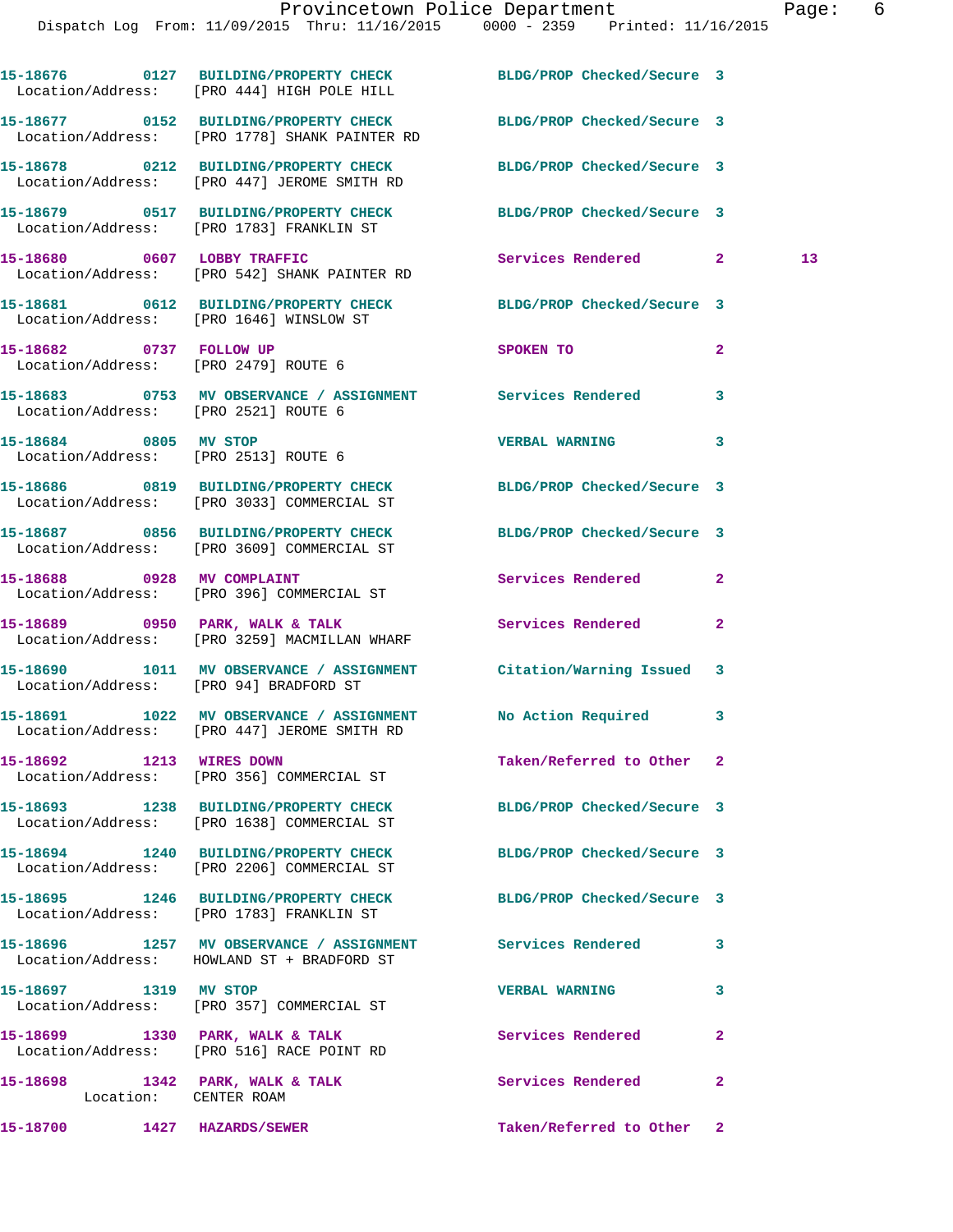|                                        | Provincetown Police Department                                                                      |                            |                |
|----------------------------------------|-----------------------------------------------------------------------------------------------------|----------------------------|----------------|
|                                        | Dispatch Log From: 11/09/2015 Thru: 11/16/2015 0000 - 2359 Printed: 11/16/2015                      |                            |                |
|                                        | Location/Address: [PRO 1986] WINTHROP ST                                                            |                            |                |
|                                        | 15-18701 1442 BOAT/HARBORMASTER<br>Location/Address: [PRO 2483] COMMERCIAL ST                       | <b>Services Rendered</b>   | $\overline{2}$ |
|                                        | 15-18702 1511 BUILDING/PROPERTY CHECK<br>Location/Address: [PRO 2977] COMMERCIAL ST                 | <b>Services Rendered</b>   | 3              |
| 15-18703 1557 DISTURBANCE              | Location/Address: [PRO 3076] COMMERCIAL ST                                                          | <b>Services Rendered</b>   | 1              |
| Location/Address: [PRO 3287] ROUTE 6   | 15-18704 1800 BUILDING/PROPERTY CHECK                                                               | BLDG/PROP Checked/Secure 3 |                |
|                                        | 15-18705 1816 BUILDING/PROPERTY CHECK Services Rendered<br>Location/Address: [PRO 526] RYDER ST EXT |                            | 3              |
|                                        | 15-18706 1942 BUILDING/PROPERTY CHECK<br>Location/Address: [PRO 2898] JEROME SMITH RD               | BLDG/PROP Checked/Secure 3 |                |
| Location/Address: [PRO 94] BRADFORD ST | 15-18707 1945 BUILDING/PROPERTY CHECK                                                               | <b>Services Rendered</b>   | 3              |
|                                        | 15-18708 2102 BUILDING/PROPERTY CHECK<br>Location/Address: [PRO 2483] COMMERCIAL ST                 | Services Rendered          | 3              |
|                                        | 15-18709 2114 BUILDING/PROPERTY CHECK<br>Location/Address: [PRO 2206] COMMERCIAL ST                 | BLDG/PROP Checked/Secure 3 |                |
|                                        | 15-18710 2145 BUILDING/PROPERTY CHECK<br>Location/Address: [PRO 519] RACE POINT RD                  | BLDG/PROP Checked/Secure 3 |                |
|                                        | 15-18711 2322 BUILDING/PROPERTY CHECK<br>Location/Address: [PRO 2483] COMMERCIAL ST                 | Services Rendered          | 3              |
|                                        | 15-18712 2326 MV OBSERVANCE / ASSIGNMENT<br>Location/Address: [PRO 106] COMMERCIAL ST               | <b>Services Rendered</b>   | 3              |
|                                        | 15-18713 2335 BUILDING/PROPERTY CHECK<br>Location/Address: [PRO 433] RYDER ST EXT                   | Services Rendered          | 3              |
|                                        | 15-18714 2342 BUILDING/PROPERTY CHECK<br>Location/Address: [PRO 444] HIGH POLE HILL                 | BLDG/PROP Checked/Secure 3 |                |
| For Date: $11/12/2015$ - Thursday      |                                                                                                     |                            |                |
| 15-18715                               | 0000 BUILDING/PROPERTY CHECK<br>Location/Address: [PRO 2542] COMMERCIAL ST                          | BLDG/PROP Checked/Secure 3 |                |
|                                        |                                                                                                     |                            |                |

**15-18716 0001 MV OBSERVANCE / ASSIGNMENT Services Rendered 3**  Location/Address: [PRO 2489] BRADFORD ST **15-18717 0003 MV OBSERVANCE / ASSIGNMENT Services Rendered 3**  Location/Address: HIGH POLE HL + BRADFORD ST **15-18718 0006 MV OBSERVANCE / ASSIGNMENT Services Rendered 3**  Location/Address: [PRO 3430] COMMERCIAL ST **15-18719 0014 ASSIST CITIZEN Services Rendered 3 1**  Location/Address: [PRO 2616] COMMERCIAL ST **15-18720 0026 BUILDING/PROPERTY CHECK BLDG/PROP Checked/Secure 3**  Location/Address: [PRO 710] BRADFORD ST **15-18721 0030 MV OBSERVANCE / ASSIGNMENT Services Rendered 3**  Location/Address: [PRO 3231] BRADFORD ST **15-18722 0042 BUILDING/PROPERTY CHECK BLDG/PROP Checked/Secure 3**  Location/Address: [PRO 519] RACE POINT RD

Page: 7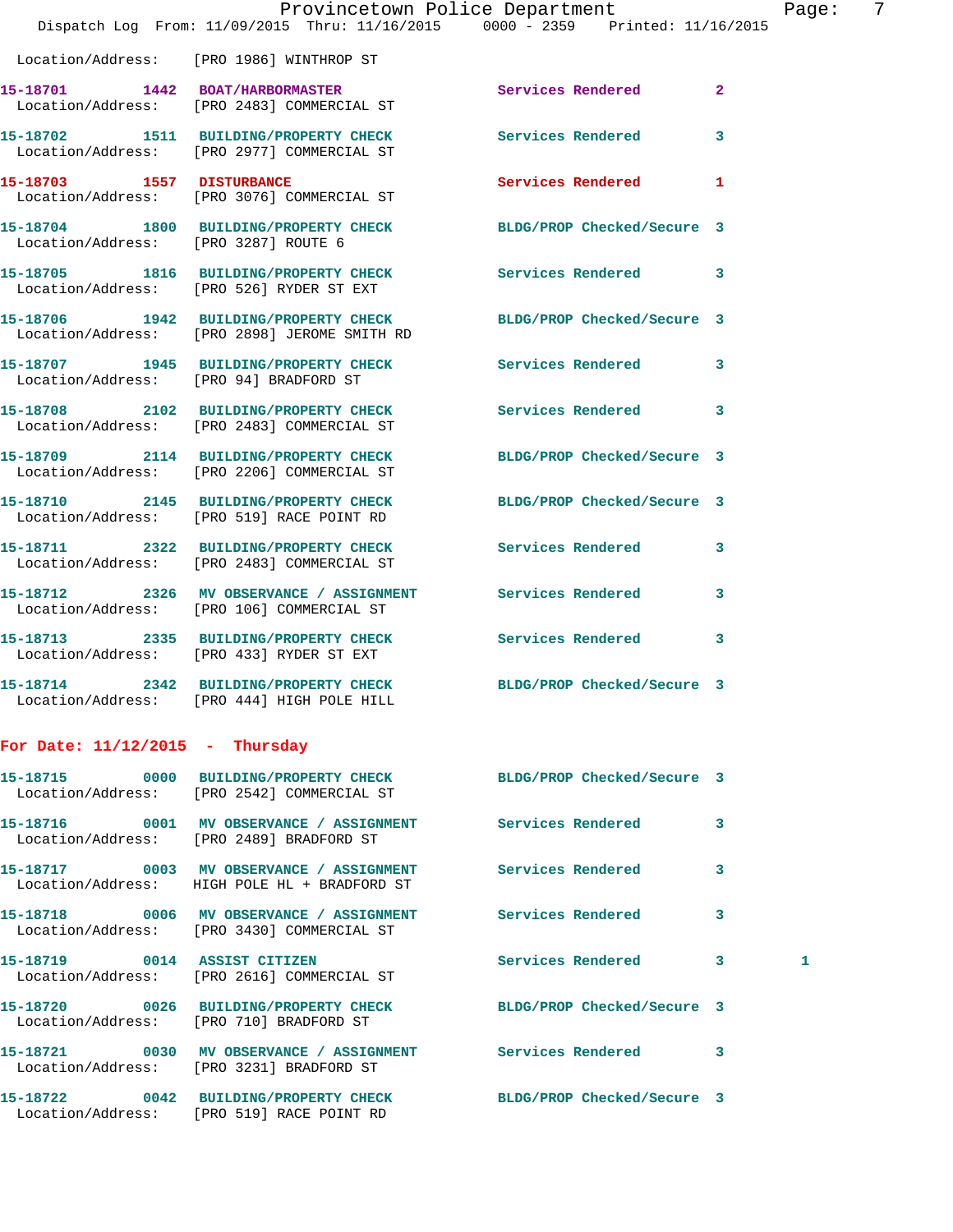|                                                                       | Provincetown Police Department Fage: 8<br>Dispatch Log From: 11/09/2015 Thru: 11/16/2015 0000 - 2359 Printed: 11/16/2015 |                            |              |    |  |
|-----------------------------------------------------------------------|--------------------------------------------------------------------------------------------------------------------------|----------------------------|--------------|----|--|
|                                                                       | 15-18723 0102 BUILDING/PROPERTY CHECK BLDG/PROP Checked/Secure 3<br>Location/Address: [PRO 395] COMMERCIAL ST            |                            |              |    |  |
|                                                                       | 15-18724 0108 BUILDING/PROPERTY CHECK BLDG/PROP Checked/Secure 3<br>Location/Address: [PRO 1783] FRANKLIN ST             |                            |              |    |  |
|                                                                       | 15-18726 0111 BUILDING/PROPERTY CHECK Services Rendered 3<br>Location/Address: [PRO 2206] COMMERCIAL ST                  |                            |              |    |  |
|                                                                       | 15-18727 0117 MV OBSERVANCE / ASSIGNMENT Services Rendered 3<br>Location/Address: [PRO 2489] BRADFORD ST                 |                            |              |    |  |
|                                                                       | 15-18728 0121 MV OBSERVANCE / ASSIGNMENT Services Rendered 3<br>Location/Address: BRADFORD ST + HOWLAND ST               |                            |              |    |  |
|                                                                       | 15-18729 0146 BUILDING/PROPERTY CHECK BLDG/PROP Checked/Secure 3<br>Location/Address: [PRO 3033] COMMERCIAL ST           |                            |              |    |  |
|                                                                       | 15-18730 0147 BUILDING/PROPERTY CHECK BLDG/PROP Checked/Secure 3<br>Location/Address: [PRO 196] COMMERCIAL ST            |                            |              |    |  |
|                                                                       | 15-18731 0215 MV OBSERVANCE / ASSIGNMENT Services Rendered 3<br>Location/Address: [PRO 595] BRADFORD ST                  |                            |              |    |  |
|                                                                       | 15-18732 0246 BUILDING/PROPERTY CHECK BLDG/PROP Checked/Secure 3<br>Location/Address: [PRO 530] SHANK PAINTER RD         |                            |              |    |  |
|                                                                       | 15-18733 0321 BUILDING/PROPERTY CHECK BLDG/PROP Checked/Secure 3<br>Location/Address: [PRO 3489] COMMERCIAL ST           |                            |              |    |  |
| Location/Address: [PRO 521] ROUTE 6                                   | 15-18734 0512 BUILDING/PROPERTY CHECK Services Rendered 3                                                                |                            |              |    |  |
|                                                                       | 15-18735 0531 BUILDING/PROPERTY CHECK BLDG/PROP Checked/Secure 3<br>Location/Address: [PRO 3259] MACMILLAN WHARF         |                            |              |    |  |
|                                                                       | 15-18736 0531 BUILDING/PROPERTY CHECK Services Rendered 3<br>Location/Address: [PRO 2898] JEROME SMITH RD                |                            |              |    |  |
|                                                                       | 15-18737 0535 BUILDING/PROPERTY CHECK BLDG/PROP Checked/Secure 3<br>Location/Address: [PRO 182] COMMERCIAL ST            |                            |              |    |  |
|                                                                       | 15-18738 0612 BUILDING/PROPERTY CHECK<br>Location/Address: [PRO 710] BRADFORD ST                                         | BLDG/PROP Checked/Secure 3 |              |    |  |
| 15-18739 0614 LOBBY TRAFFIC                                           | Location/Address: [PRO 542] SHANK PAINTER RD                                                                             | Services Rendered 2        |              | 11 |  |
|                                                                       | 15-18740 0759 ANIMAL CALL/PET PANTRY<br>Location/Address: [PRO 3296] SHANK PAINTER RD                                    | Services Rendered          | $\mathbf{2}$ |    |  |
| 15-18741 0806 SCHOOL                                                  | Location/Address: [PRO 569] WINSLOW ST                                                                                   | <b>Services Rendered</b>   | 3            |    |  |
|                                                                       | 15-18742 0838 MV OBSERVANCE / ASSIGNMENT Services Rendered<br>Location/Address: BRADFORD ST + HOWLAND ST                 |                            | 3            |    |  |
| 15-18743 0908 TRAFFIC CONTROL<br>Location/Address: [PRO 2521] ROUTE 6 |                                                                                                                          | Services Rendered          | 3            |    |  |
| Location/Address: [PRO 3287] ROUTE 6                                  | 15-18744 0935 BUILDING/PROPERTY CHECK BLDG/PROP Checked/Secure 3                                                         |                            |              |    |  |
|                                                                       |                                                                                                                          |                            |              |    |  |

**15-18745 1035 BUILDING/PROPERTY CHECK BLDG/PROP Checked/Secure 3**  Location/Address: [PRO 447] JEROME SMITH RD

Location/Address: [PRO 3287] ROUTE 6

Location/Address: SHANK PAINTER RD + JEROME SMITH RD

**15-18746 1037 ANIMAL CALL Services Rendered 2** 

**15-18747 1112 MV OBSERVANCE / ASSIGNMENT No Action Required 3**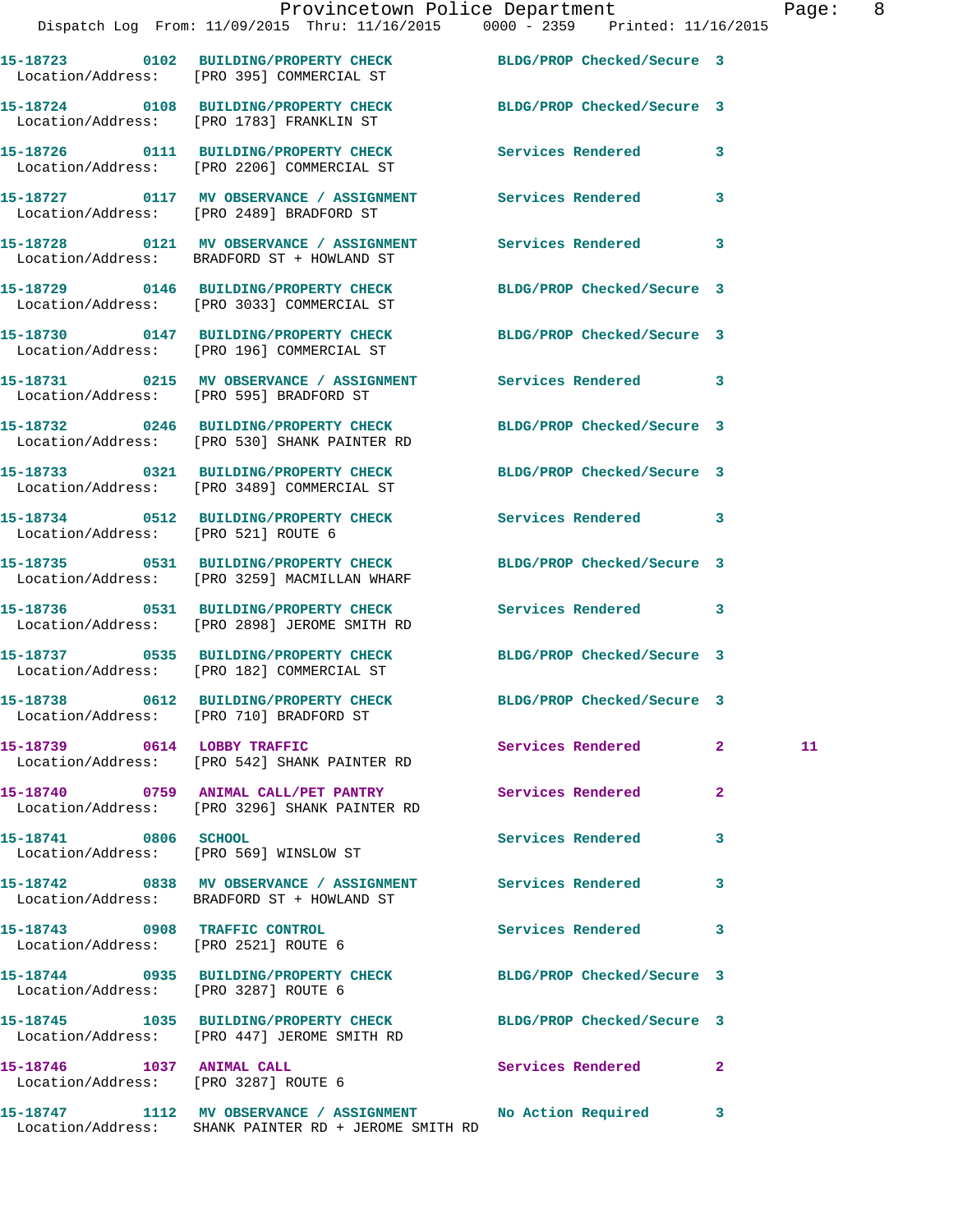|                                                                     | 15-18748 1147 MV COMPLAINT<br>Location/Address: [PRO 2521] ROUTE 6                                               | No Action Required         | $\mathbf{2}$            |
|---------------------------------------------------------------------|------------------------------------------------------------------------------------------------------------------|----------------------------|-------------------------|
|                                                                     | 15-18749 1212 MV OBSERVANCE / ASSIGNMENT Services Rendered 3<br>Location/Address: [PRO 2513] ROUTE 6             |                            |                         |
| 15-18750 1225 MV STOP                                               | Location/Address: COMMERCIAL ST + SNAIL RD                                                                       | Citation/Warning Issued 3  |                         |
| 15-18751 1256 ANIMAL CALL                                           | Location/Address: [PRO 3966] SHANK PAINTER RD                                                                    | FOLLOW UP                  | $\mathbf{2}$            |
|                                                                     | 15-18752 1312 BUILDING/PROPERTY CHECK<br>Location/Address: [PRO 2494] BRADFORD ST                                | BLDG/PROP Checked/Secure 3 |                         |
|                                                                     | 15-18753 1414 ASSIST AGENCY / MUTUAL AID<br>Location/Address: [PRO 1382] FRANKLIN ST                             | Could Not Locate 3         |                         |
|                                                                     | 15-18754 1510 BUILDING/PROPERTY CHECK BLDG/PROP Checked/Secure 3<br>Location/Address: [PRO 2898] JEROME SMITH RD |                            |                         |
| Location/Address: [PRO 2521] ROUTE 6<br>Refer To Summons: 15-329-AR | 15-18756 1533 SUSPENDED LICENSE                                                                                  | Services Rendered 3        |                         |
| Location/Address: WEST FRANKLIN ST                                  | 15-18755 1534 BUILDING/PROPERTY CHECK BLDG/PROP Checked/Secure 3                                                 |                            |                         |
|                                                                     |                                                                                                                  |                            | $\mathbf{3}$            |
|                                                                     | 15-18758 1644 BUILDING/PROPERTY CHECK<br>Location/Address: [PRO 444] HIGH POLE HILL                              | Services Rendered          | $\mathbf{3}$            |
|                                                                     | 15-18759 1710 BUILDING/PROPERTY CHECK<br>Location/Address: [PRO 2977] COMMERCIAL ST                              | <b>Services Rendered</b>   | $\mathbf{3}$            |
| 15-18760 1756 VERBAL HEADLIGHTS                                     | Location/Address: [PRO 606] CONWELL ST                                                                           | <b>VERBAL WARNING</b>      | $\overline{\mathbf{3}}$ |
|                                                                     | 15-18761 1941 MV OBSERVANCE / ASSIGNMENT No Action Required 3<br>Location/Address: BRADFORD ST + CENTER ST       |                            |                         |
|                                                                     | 15-18762 1948 BUILDING/PROPERTY CHECK BLDG/PROP Checked/Secure 3<br>Location/Address: [PRO 530] SHANK PAINTER RD |                            |                         |
|                                                                     | 15-18763 2112 BUILDING/PROPERTY CHECK<br>Location/Address: [PRO 2206] COMMERCIAL ST                              | Services Rendered          | 3                       |
|                                                                     | 15-18764 2127 BUILDING/PROPERTY CHECK<br>Location/Address: [PRO 3033] COMMERCIAL ST                              | Services Rendered 3        |                         |
|                                                                     | 15-18765 2208 BUILDING/PROPERTY CHECK<br>Location/Address: [PRO 440] HARRY KEMP WAY                              | BLDG/PROP Checked/Secure 3 |                         |
|                                                                     | 15-18766 2322 BUILDING/PROPERTY CHECK<br>Location/Address: [PRO 2977] COMMERCIAL ST                              | Services Rendered 3        |                         |
|                                                                     | 15-18767 2326 BUILDING/PROPERTY CHECK<br>Location/Address: [PRO 433] RYDER ST EXT                                | BLDG/PROP Checked/Secure 3 |                         |
|                                                                     | 15-18769 2336 BUILDING/PROPERTY CHECK<br>Location/Address: [PRO 3033] COMMERCIAL ST                              | BLDG/PROP Checked/Secure 3 |                         |
|                                                                     | 15-18770 2338 BUILDING/PROPERTY CHECK<br>Location/Address: [PRO 564] BAYBERRY AVE                                | <b>Services Rendered</b>   | $\mathbf{3}$            |
|                                                                     | 15-18771 2342 BUILDING/PROPERTY CHECK<br>Location/Address: [PRO 175] COMMERCIAL ST                               | BLDG/PROP Checked/Secure 3 |                         |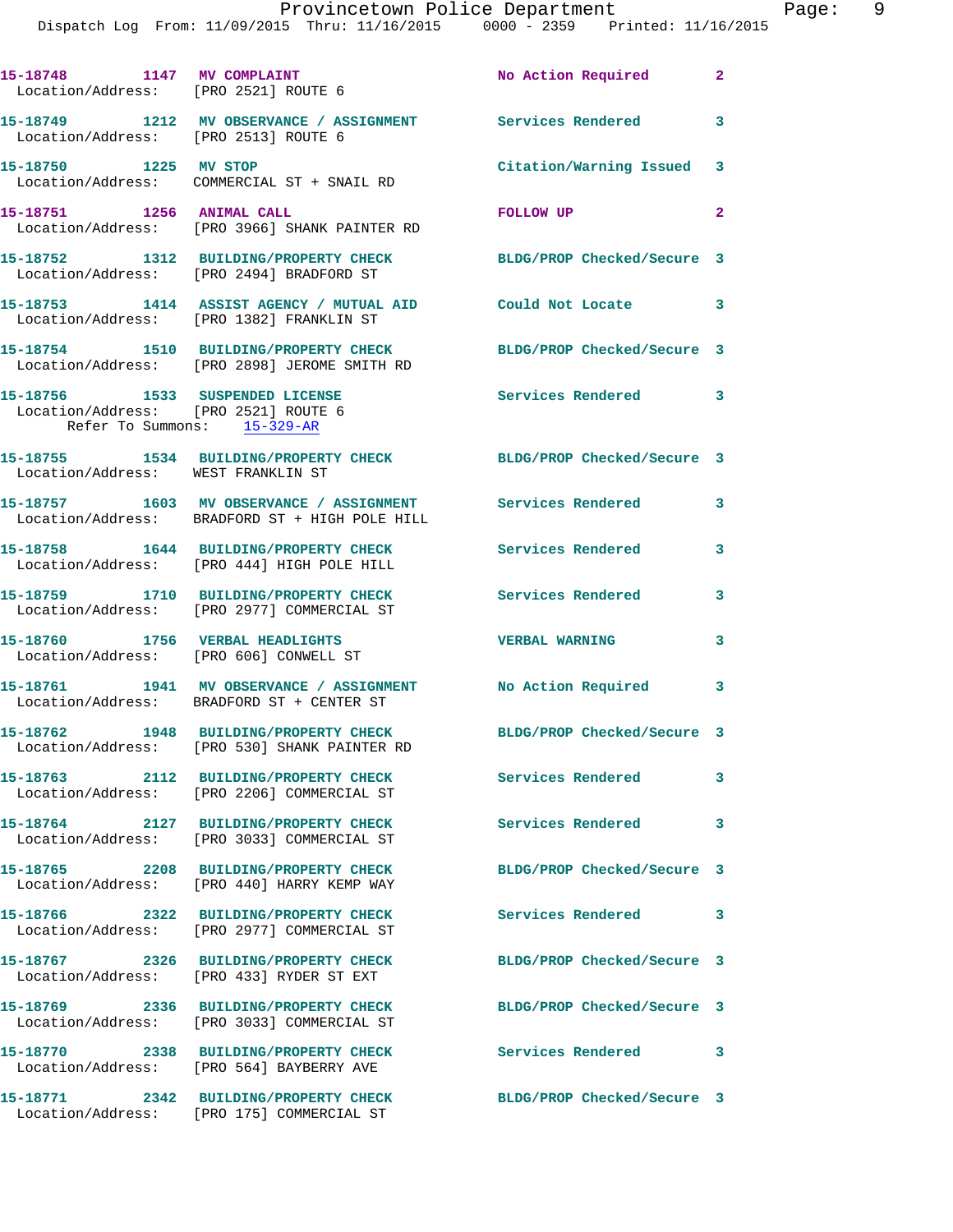|                                       |                                                                                         | Provincetown Police Department<br>Dispatch Log From: 11/09/2015 Thru: 11/16/2015 0000 - 2359 Printed: 11/16/2015 | Page: 10        |  |
|---------------------------------------|-----------------------------------------------------------------------------------------|------------------------------------------------------------------------------------------------------------------|-----------------|--|
|                                       | Location/Address: [PRO 554] TREMONT ST                                                  | 15-18772 2342 BUILDING/PROPERTY CHECK BLDG/PROP Checked/Secure 3                                                 |                 |  |
| Location/Address: COMMERCIAL ST       |                                                                                         | 15-18773 2349 PARK, WALK & TALK 2 Services Rendered 2                                                            |                 |  |
|                                       |                                                                                         | 15-18774 2356 BUILDING/PROPERTY CHECK BLDG/PROP Checked/Secure 3<br>Location/Address: [PRO 285] COMMERCIAL ST    |                 |  |
|                                       | 15-18775 2359 BAR CHECK<br>Location/Address: [PRO 2737] COMMERCIAL ST                   | LICENSING/NO ACTION 2                                                                                            |                 |  |
| For Date: $11/13/2015$ - Friday       |                                                                                         |                                                                                                                  |                 |  |
|                                       | Location/Address: [PRO 106] COMMERCIAL ST                                               | 15-18776 0000 MV OBSERVANCE / ASSIGNMENT Services Rendered 3                                                     |                 |  |
|                                       | 15-18777 0000 LOBBY TRAFFIC<br>Location/Address: [PRO 542] SHANK PAINTER RD             | Services Rendered 2                                                                                              | 13 <sup>°</sup> |  |
|                                       | Location/Address: [PRO 3430] COMMERCIAL ST                                              | 15-18781 0009 BUILDING/PROPERTY CHECK Services Rendered 3                                                        |                 |  |
|                                       | Location/Address: [PRO 272] COMMERCIAL ST                                               | 15-18779 0010 BUILDING/PROPERTY CHECK BLDG/PROP Checked/Secure 3                                                 |                 |  |
|                                       | Location/Address: [PRO 399] COMMERCIAL ST                                               | 15-18780 0010 BUILDING/PROPERTY CHECK BLDG/PROP Checked/Secure 3                                                 |                 |  |
|                                       | Location/Address: [PRO 175] COMMERCIAL ST                                               | 15-18782 0013 BUILDING/PROPERTY CHECK BLDG/PROP Checked/Secure 3                                                 |                 |  |
|                                       | Location/Address: BRADFORD ST + HOWLAND ST                                              | 15-18783 0016 MV OBSERVANCE / ASSIGNMENT Services Rendered 3                                                     |                 |  |
|                                       | Location/Address: [PRO 2489] BRADFORD ST                                                | 15-18784 0017 MV OBSERVANCE / ASSIGNMENT Services Rendered 3                                                     |                 |  |
|                                       | Location/Address: [PRO 710] BRADFORD ST                                                 | 15-18785 0032 BUILDING/PROPERTY CHECK BLDG/PROP Checked/Secure 3                                                 |                 |  |
|                                       | 15-18786 0036 BUILDING/PROPERTY CHECK<br>Location/Address: [PRO 3256] COMMERCIAL ST     | BLDG/PROP Checked/Secure 3                                                                                       |                 |  |
|                                       | Location/Address: RYDER ST + BRADFORD ST                                                | 15-18787 0106 MV OBSERVANCE / ASSIGNMENT Services Rendered 3                                                     |                 |  |
|                                       | Location/Address: [PRO 440] HARRY KEMP WAY                                              | 15-18788 0122 BUILDING/PROPERTY CHECK BLDG/PROP Checked/Secure 3                                                 |                 |  |
|                                       | Location/Address: [PRO 182] COMMERCIAL ST                                               | 15-18789 0122 BUILDING/PROPERTY CHECK BLDG/PROP Checked/Secure 3                                                 |                 |  |
|                                       | 15-18790 0129 911 GENERAL-2X TEST CALLS<br>Location/Address: [PRO 542] SHANK PAINTER RD | No Action Required 1                                                                                             |                 |  |
|                                       | Location/Address: [PRO 1783] FRANKLIN ST                                                | 15-18791 0142 BUILDING/PROPERTY CHECK BLDG/PROP Checked/Secure 3                                                 |                 |  |
|                                       | Location/Address: [PRO 2898] JEROME SMITH RD                                            | 15-18792 0215 BUILDING/PROPERTY CHECK Services Rendered 3                                                        |                 |  |
|                                       | Location/Address: [PRO 2499] RACE POINT RD                                              | 15-18793 0226 BUILDING/PROPERTY CHECK BLDG/PROP Checked/Secure 3                                                 |                 |  |
|                                       | Location/Address: [PRO 1780] JOHNSON ST                                                 | 15-18794 0232 BUILDING/PROPERTY CHECK BLDG/PROP Checked/Secure 3                                                 |                 |  |
| Location/Address: [PRO 512] PRINCE ST |                                                                                         | 15-18795 0429 BUILDING/PROPERTY CHECK BLDG/PROP Checked/Secure 3                                                 |                 |  |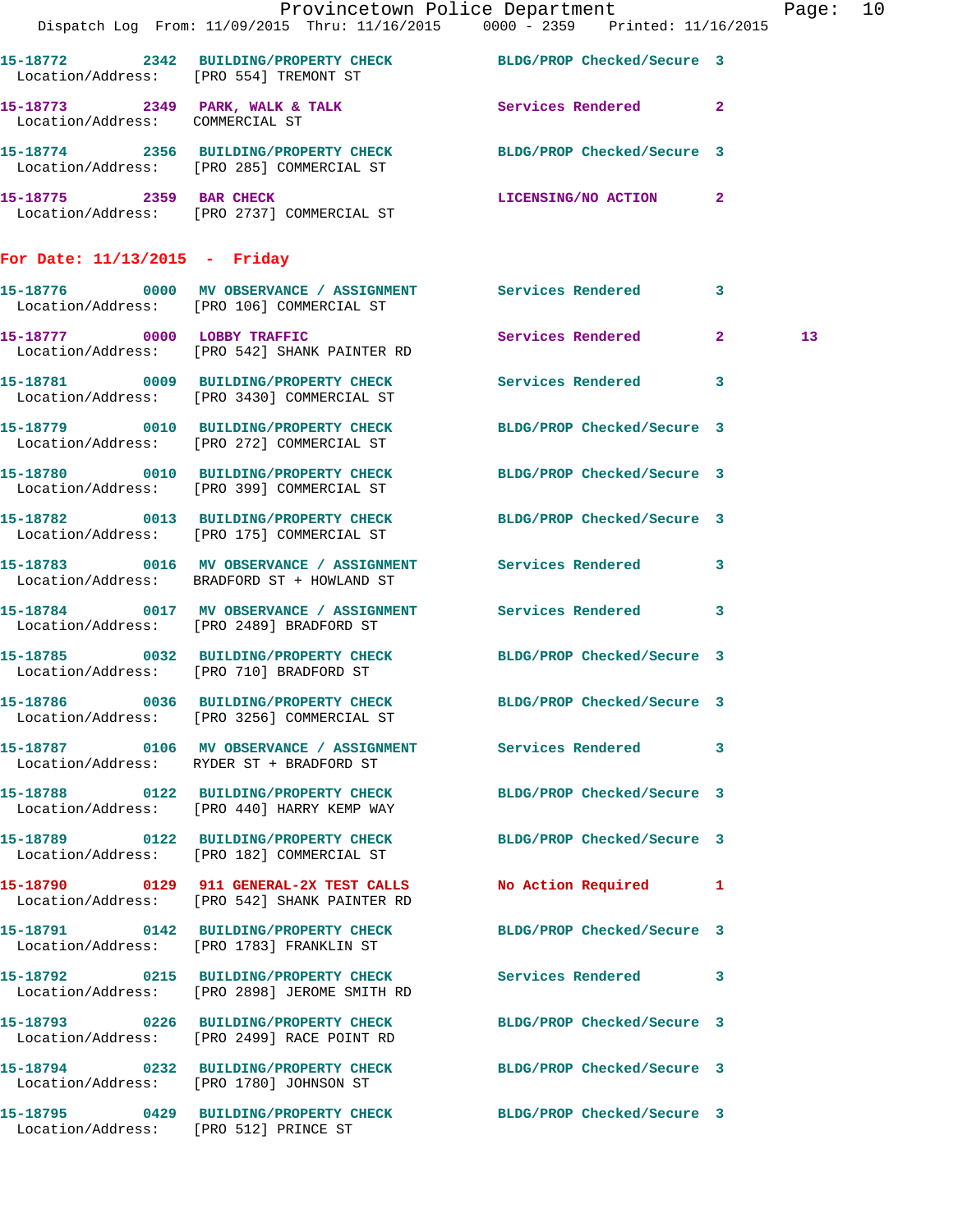|                                                               | 15-18796 0505 BUILDING/PROPERTY CHECK<br>Location/Address: [PRO 99] COMMERCIAL ST              | BLDG/PROP Checked/Secure 3 |                         |
|---------------------------------------------------------------|------------------------------------------------------------------------------------------------|----------------------------|-------------------------|
|                                                               | 15-18797 0517 BUILDING/PROPERTY CHECK<br>Location/Address: [PRO 530] SHANK PAINTER RD          | BLDG/PROP Checked/Secure 3 |                         |
|                                                               | 15-18798 0521 MV OBSERVANCE / ASSIGNMENT<br>Location/Address: RACE POINT RD + SEASHORE PARK DR | <b>Services Rendered</b>   | 3                       |
| Location/Address: [PRO 521] ROUTE 6                           | 15-18799 0542 BUILDING/PROPERTY CHECK                                                          | <b>Services Rendered</b>   | 3                       |
|                                                               | 15-18800 0555 FLIGHT COVERAGE<br>Location/Address: [PRO 516] RACE POINT RD                     | Services Rendered          | $\mathbf{2}$            |
| Location/Address: [PRO 3287] ROUTE 6                          | 15-18801 0748 BUILDING/PROPERTY CHECK                                                          | BLDG/PROP Checked/Secure 3 |                         |
| Location/Address: BRADFORD ST                                 | 15-18802 0755 BUILDING/PROPERTY CHECK                                                          | BLDG/PROP Checked/Secure 3 |                         |
|                                                               | 15-18803 0801 SERVICE CALL/COURT<br>Location/Address: [PRO 542] SHANK PAINTER RD               | Services Rendered          | 3                       |
| Location/Address: [PRO 569] WINSLOW ST                        | 15-18804 0812 SERVICE CALL/SCHOOL                                                              | <b>Services Rendered</b>   | 3                       |
| Location/Address: [PRO 2513] ROUTE 6                          | 15-18805 0850 MV OBSERVANCE / ASSIGNMENT Services Rendered                                     |                            | 3                       |
| 15-18806 0907 MV STOP                                         | Location/Address: [PRO 2148] BRADFORD ST                                                       | <b>VERBAL WARNING</b>      | 3                       |
|                                                               | 15-18807 0917 BUILDING/PROPERTY CHECK<br>Location/Address: [PRO 3033] COMMERCIAL ST            | BLDG/PROP Checked/Secure 3 |                         |
| 15-18808 0924 MV STOP<br>Location/Address: [PRO 2521] ROUTE 6 |                                                                                                | <b>VERBAL WARNING</b>      | 3                       |
| 15-18809 0940 MV STOP                                         | Location/Address: BRADFORD ST + PEARL ST                                                       | <b>VERBAL WARNING</b>      | 3                       |
|                                                               | 15-18810 1006 BUILDING/PROPERTY CHECK<br>Location/Address: [PRO 3317] CEMETERY RD              | BLDG/PROP Checked/Secure 3 |                         |
| 15-18811 1006 MV STOP                                         | Location/Address: [PRO 3318] CEMETERY RD                                                       | BLDG/PROP Checked/Secure 3 |                         |
|                                                               | 15-18812 1009 PARK, WALK & TALK<br>Location/Address: [PRO 537] SHANK PAINTER RD                | Services Rendered 2        |                         |
| 15-18814 1057 MV STOP                                         | Location/Address: [PRO 2859] BRADFORD ST                                                       | <b>VERBAL WARNING</b>      | $\overline{\mathbf{3}}$ |
|                                                               | 15-18815 1137 ANIMAL CALL/FOX<br>Location/Address: [PRO 488] MAYFLOWER ST                      | Services Rendered          | $\mathbf{2}$            |
| 15-18816 1159 ASSIST CITIZEN                                  | Location/Address: [PRO 1970] BRADFORD ST                                                       | SPOKEN TO                  | 3                       |
|                                                               | 15-18817 1208 SERVICE CALL<br>Location: [PRO 3431] LOPES SQUARE                                | <b>Services Rendered</b>   | 3                       |
|                                                               | 15-18818 1224 PARK, WALK & TALK<br>Location/Address: [PRO 606] CONWELL ST                      | SPOKEN TO                  | $\mathbf{2}$            |
| Location/Address: [PRO 569] WINSLOW ST                        | 15-18819 1241 ASSIST AGENCY / MUTUAL AID SPOKEN TO                                             |                            | 3                       |
|                                                               |                                                                                                |                            |                         |

**15-18820 1255 MV OBSERVANCE / ASSIGNMENT Services Rendered 3**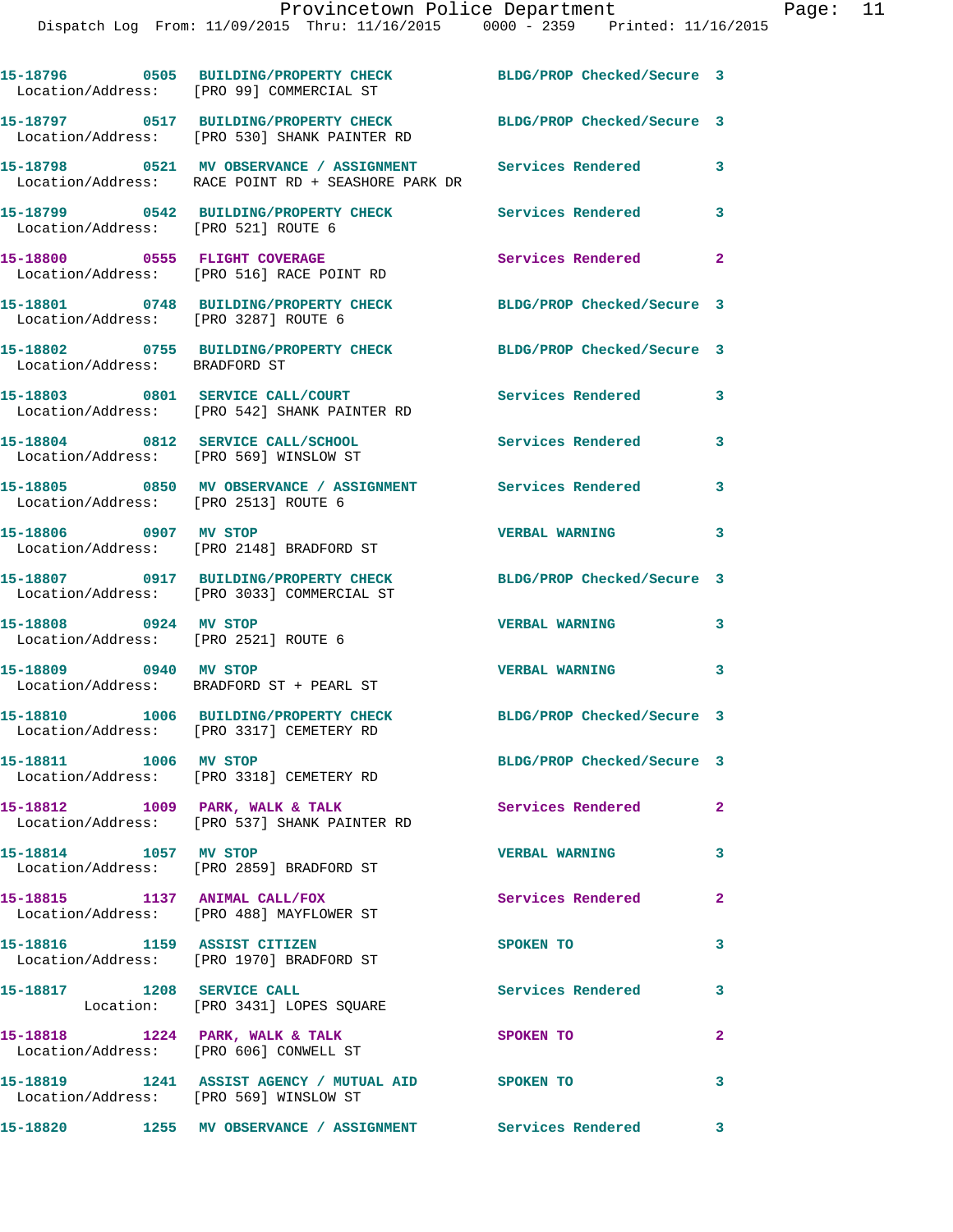|                                     | Dispatch Log From: 11/09/2015 Thru: 11/16/2015 0000 - 2359 Printed: 11/16/2015                                  | Provincetown Police Department                                                                                 |              | Page: 12 |  |
|-------------------------------------|-----------------------------------------------------------------------------------------------------------------|----------------------------------------------------------------------------------------------------------------|--------------|----------|--|
|                                     | Location/Address: RACE POINT RD + SEASHORE PARK DR                                                              |                                                                                                                |              |          |  |
| 15-18821 1309 MV STOP               | Location/Address: [PRO 2540] RACE POINT RD                                                                      | VERBAL WARNING 3                                                                                               |              |          |  |
|                                     | 15-18822 1330 BUILDING/PROPERTY CHECK BLDG/PROP Checked/Secure 3<br>Location/Address: [PRO 447] JEROME SMITH RD |                                                                                                                |              |          |  |
| Location/Address: WEST FRANKLIN ST  | 15-18823 1342 BUILDING/PROPERTY CHECK BLDG/PROP Checked/Secure 3                                                |                                                                                                                |              |          |  |
|                                     | 15-18824 1354 ASSIST CITIZEN<br>Location/Address: [PRO 542] SHANK PAINTER RD                                    | SPOKEN TO THE SPOKEN OF THE SPOKEN OF THE SPOKEN OF THE SPOKEN OF THE SPOKEN OF THE SPOKEN OF THE SPOKEN OF TH | $\mathbf{3}$ |          |  |
|                                     | 15-18825 1358 ALARM - FIRE<br>Location/Address: [PRO 554] TREMONT ST                                            | Services Rendered 1                                                                                            |              |          |  |
|                                     | 15-18826 1403 BUILDING/PROPERTY CHECK BLDG/PROP Checked/Secure 3<br>Location/Address: [PRO 519] RACE POINT RD   |                                                                                                                |              |          |  |
| Location/Address: [PRO 521] ROUTE 6 | 15-18827 1409 BUILDING/PROPERTY CHECK BLDG/PROP Checked/Secure 3                                                |                                                                                                                |              |          |  |
|                                     | 15-18828 1452 SILENT BANK ALARM<br>Location/Address: [PRO 1778] SHANK PAINTER RD                                | False Alarm                                                                                                    | 1            |          |  |
| 15-18886 1500 COMPLAINT             | Location/Address: [PRO 542] SHANK PAINTER RD                                                                    | Services Rendered                                                                                              | 3            |          |  |
|                                     | 15-18829 1539 BUILDING/PROPERTY CHECK Services Rendered<br>Location/Address: [PRO 2483] COMMERCIAL ST           |                                                                                                                | 3            |          |  |
| 15-18830 1552 LOST KEYS             | Location/Address: [PRO 542] SHANK PAINTER RD                                                                    | Services Rendered                                                                                              | $\mathbf{3}$ |          |  |
|                                     | 15-18831 1614 MV OBSERVANCE / ASSIGNMENT Services Rendered 3<br>Location/Address: HIGH POLE HL + BRADFORD ST    |                                                                                                                |              |          |  |
|                                     | 15-18832 1659 BUILDING/PROPERTY CHECK<br>Location/Address: [PRO 2898] JEROME SMITH RD                           | BLDG/PROP Checked/Secure 3                                                                                     |              |          |  |
| 15-18887 1700 COMPLAINT             | Location/Address: [PRO 542] SHANK PAINTER RD                                                                    | Services Rendered 3                                                                                            |              |          |  |
|                                     | 15-18833 1703 DEER STRUCK BY M/V Could Not Locate 2<br>Location/Address: [PRO 2521] ROUTE 6                     |                                                                                                                |              | 3        |  |
| 15-18834 1805 SCAM                  | Location/Address: [PRO 1534] CENTRAL ST                                                                         | SPOKEN TO AND TO A THE SPOKEN TO                                                                               | $\mathbf{2}$ |          |  |
|                                     | 15-18835 1826 ASSIST AGENCY<br>Location/Address: [PRO 3259] MACMILLAN WHARF                                     | <b>GONE ON ARRIVAL</b>                                                                                         | $\mathbf{3}$ |          |  |
|                                     | 15-18836 1853 BUILDING/PROPERTY CHECK<br>Location/Address: [PRO 3033] COMMERCIAL ST                             | Services Rendered 3                                                                                            |              |          |  |
|                                     | 15-18837 1941 BUILDING/PROPERTY CHECK BLDG/PROP Checked/Secure 3<br>Location/Address: [PRO 1638] COMMERCIAL ST  |                                                                                                                |              |          |  |
|                                     | 15-18838 2018 BUILDING/PROPERTY CHECK Services Rendered<br>Location/Address: [PRO 94] BRADFORD ST               |                                                                                                                | $\mathbf{3}$ |          |  |
|                                     | 15-18839 2036 BUILDING/PROPERTY CHECK Services Rendered 3<br>Location/Address: [PRO 526] RYDER ST EXT           |                                                                                                                |              |          |  |
|                                     | 15-18840 2039 ASSIST CITIZEN<br>Location/Address: [PRO 3432] COMMERCIAL ST                                      | Services Rendered 3                                                                                            |              |          |  |
| 15-18841 2040 ASSIST AGENCY         | Location/Address: [PRO 3259] MACMILLAN WHARF                                                                    | SPOKEN TO                                                                                                      | 3            |          |  |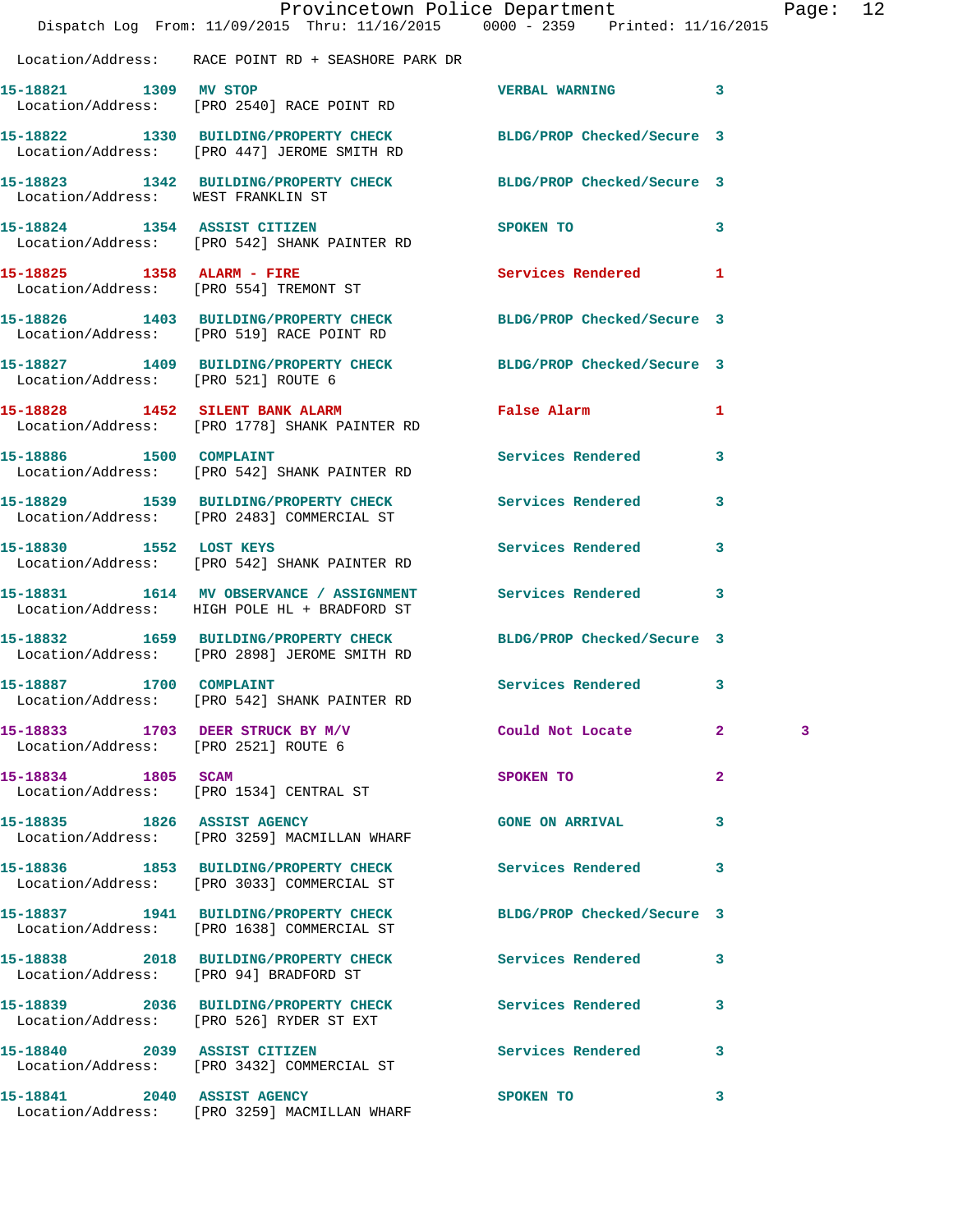| $\sim$                                             |                                                                                                                   | Provincetown Police Department<br>Dispatch Log From: 11/09/2015 Thru: 11/16/2015 0000 - 2359 Printed: 11/16/2015 | Page: 13 |  |
|----------------------------------------------------|-------------------------------------------------------------------------------------------------------------------|------------------------------------------------------------------------------------------------------------------|----------|--|
|                                                    | 15-18842 2156 BUILDING/PROPERTY CHECK BLDG/PROP Checked/Secure 3<br>Location/Address: [PRO 1783] FRANKLIN ST      |                                                                                                                  |          |  |
|                                                    | 15-18844 2344 BUILDING/PROPERTY CHECK<br>Location/Address: [PRO 3033] COMMERCIAL ST                               | BLDG/PROP Checked/Secure 3                                                                                       |          |  |
|                                                    | 15-18845 2356 BUILDING/PROPERTY CHECK Services Rendered 3<br>Location/Address: [PRO 2206] COMMERCIAL ST           |                                                                                                                  |          |  |
|                                                    | 15-18846 2356 BUILDING/PROPERTY CHECK BLDG/PROP Checked/Secure 3<br>Location/Address: [PRO 2490] PROVINCELANDS RD |                                                                                                                  |          |  |
| Location/Address: [PRO 3287] ROUTE 6               | 15-18847 2359 BUILDING/PROPERTY CHECK BLDG/PROP Checked/Secure 3                                                  |                                                                                                                  |          |  |
| For Date: $11/14/2015$ - Saturday                  |                                                                                                                   |                                                                                                                  |          |  |
| Location/Address: [PRO 3703] ROUTE 6               | 15-18848 0005 BUILDING/PROPERTY CHECK BLDG/PROP Checked/Secure 3                                                  |                                                                                                                  |          |  |
|                                                    | 15-18849 0013 LOBBY TRAFFIC<br>Location/Address: [PRO 542] SHANK PAINTER RD                                       | Services Rendered 2                                                                                              | 7        |  |
|                                                    | 15-18850 0013 MV OBSERVANCE / ASSIGNMENT Services Rendered<br>Location/Address: [PRO 2489] BRADFORD ST            | $\mathbf{3}$                                                                                                     |          |  |
|                                                    | 15-18851 0057 BUILDING/PROPERTY CHECK<br>Location/Address: [PRO 2483] COMMERCIAL ST                               | Services Rendered<br>$\mathbf{3}$                                                                                |          |  |
|                                                    | 15-18852 0059 MV OBSERVANCE / ASSIGNMENT<br>Location/Address: [PRO 3004] BRADFORD ST                              | Services Rendered 3                                                                                              |          |  |
|                                                    | 15-18853 0131 BUILDING/PROPERTY CHECK<br>Location/Address: [PRO 1638] COMMERCIAL ST                               | BLDG/PROP Checked/Secure 3                                                                                       |          |  |
|                                                    | 15-18854 0140 BUILDING/PROPERTY CHECK Services Rendered 3<br>Location/Address: [PRO 3430] COMMERCIAL ST           |                                                                                                                  |          |  |
|                                                    | 15-18855 0242 BUILDING/PROPERTY CHECK<br>Location/Address: [PRO 545] SHANK PAINTER RD                             | BLDG/PROP Checked/Secure 3                                                                                       |          |  |
|                                                    | 15-18856 0536 BUILDING/PROPERTY CHECK<br>Location/Address: [PRO 1783] FRANKLIN ST                                 | BLDG/PROP Checked/Secure 3                                                                                       |          |  |
| Location/Address: [PRO 521] ROUTE 6                | 15-18857 0547 BUILDING/PROPERTY CHECK Services Rendered 3                                                         |                                                                                                                  |          |  |
|                                                    | 15-18858 0551 FLIGHT COVERAGE<br>Location/Address: [PRO 516] RACE POINT RD                                        | Services Rendered<br>$\mathbf{2}$                                                                                |          |  |
| Location/Address: ROUTE 6                          | 15-18859 0607 MV OBSERVANCE / ASSIGNMENT Services Rendered 3                                                      |                                                                                                                  |          |  |
| 15-18860 0626 MV STOP<br>Location/Address: ROUTE 6 |                                                                                                                   | <b>VERBAL WARNING</b><br>3                                                                                       |          |  |
|                                                    | 15-18861 0732 ANIMAL CALL/PET PANTRY Services Rendered 2<br>Location/Address: [PRO 3296] SHANK PAINTER RD         |                                                                                                                  |          |  |
|                                                    | 15-18862 0807 BUILDING/PROPERTY CHECK BLDG/PROP Checked/Secure 3<br>Location/Address: [PRO 3609] COMMERCIAL ST    |                                                                                                                  |          |  |
|                                                    | 15-18863 0807 BUILDING/PROPERTY CHECK BLDG/PROP Checked/Secure 3<br>Location/Address: [PRO 1783] FRANKLIN ST      |                                                                                                                  |          |  |
|                                                    | 15-18864 0811 MEDICAL EMERGENCY/LIFT<br>Location/Address: [PRO 781] CAPTAIN BERTIES WAY                           | Services Rendered 1                                                                                              |          |  |
|                                                    | 15-18865 0813 BUILDING/PROPERTY CHECK BLDG/PROP Checked/Secure 3<br>Location/Address: [PRO 447] JEROME SMITH RD   |                                                                                                                  |          |  |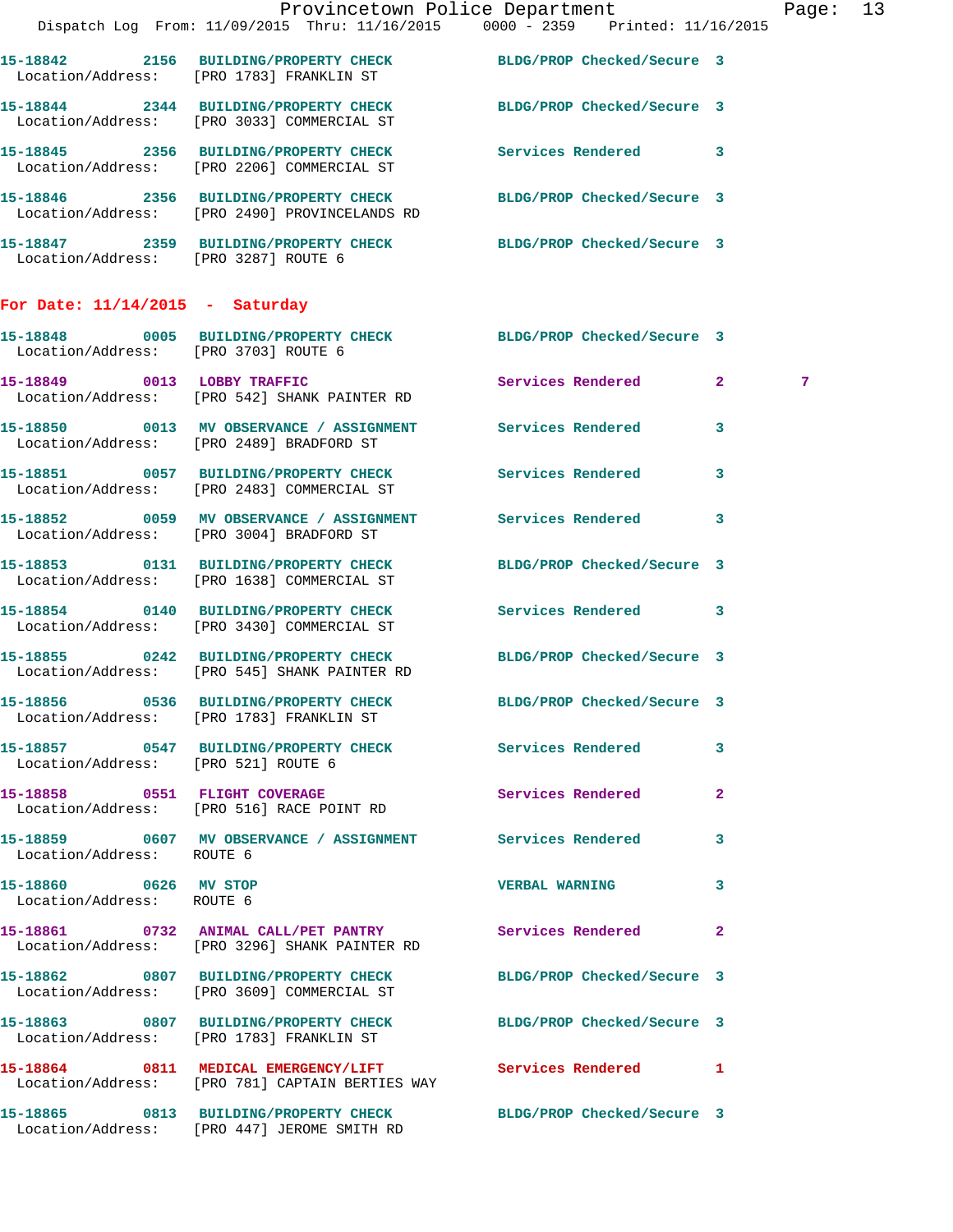## Provincetown Police Department Page: 14

Dispatch Log From: 11/09/2015 Thru: 11/16/2015 0000 - 2359 Printed: 11/16/2015

|                                                                      | 15-18867 0815 MV OBSERVANCE / ASSIGNMENT<br>Location/Address: [PRO 2898] JEROME SMITH RD                                      | No Action Required         | $\overline{\mathbf{3}}$ |
|----------------------------------------------------------------------|-------------------------------------------------------------------------------------------------------------------------------|----------------------------|-------------------------|
|                                                                      | 15-18868 0824 ANIMAL CALL/CAT<br>Location/Address: [PRO 1783] FRANKLIN ST                                                     | Services Rendered 2        |                         |
| 15-18866 0841 BUILDING CHECK<br>Location/Address: [PRO 571] ALDEN ST |                                                                                                                               | BLDG/PROP Checked/Secure 3 |                         |
| Location/Address: [PRO 2521] ROUTE 6                                 | 15-18869 0846 MV OBSERVANCE / ASSIGNMENT Services Rendered 3                                                                  |                            |                         |
|                                                                      |                                                                                                                               | <b>No Action Required</b>  | 3                       |
|                                                                      | 15-18871     0914   MV OBSERVANCE / ASSIGNMENT      Services Rendered<br>Location/Address:   HARRY KEMP WAY + AUNT SUKEYS WAY |                            | 3                       |
| 15-18872 0922 MV STOP                                                | Location/Address: [PRO 606] CONWELL ST                                                                                        | <b>VERBAL WARNING</b>      | 3                       |
|                                                                      | 15-18873 0936 BUILDING/PROPERTY CHECK<br>Location/Address: [PRO 564] BAYBERRY AVE                                             | <b>Services Rendered</b>   | $\overline{\mathbf{3}}$ |
| 15-18874 0943 MV STOP<br>Location/Address: [PRO 606] CONWELL ST      |                                                                                                                               | Citation/Warning Issued 3  |                         |
| Location/Address: [PRO 94] BRADFORD ST                               | 15-18875 1007 MV OBSERVANCE / ASSIGNMENT Services Rendered                                                                    |                            | $\overline{\mathbf{3}}$ |
|                                                                      | 15-18876 1028 BUILDING/PROPERTY CHECK<br>Location/Address: [PRO 3033] COMMERCIAL ST                                           | BLDG/PROP Checked/Secure 3 |                         |
|                                                                      | 15-18878 1047 BUILDING/PROPERTY CHECK<br>Location/Address: [PRO 306] COMMERCIAL ST                                            | BLDG/PROP Checked/Secure 3 |                         |
| 15-18888 1226 MV COMPLAINT                                           | Location/Address: [PRO 606] CONWELL ST                                                                                        | SPOKEN TO                  | $\overline{2}$          |
|                                                                      | 15-18889 1235 LARCENY / FORGERY / FRAUD SPOKEN TO<br>Location/Address: [PRO 1803] SHANK PAINTER RD                            |                            | $\mathbf{2}$            |
| 15-18890 1243 MV STOP<br>Location/Address: [PRO 2513] ROUTE 6        |                                                                                                                               | <b>VERBAL WARNING</b>      | 3                       |
| Location/Address: [PRO 3287] ROUTE 6                                 | 15-18891 1246 BUILDING/PROPERTY CHECK                                                                                         | BLDG/PROP Checked/Secure 3 |                         |
|                                                                      | 15-18892 1254 ANIMAL CALL/PET PANTRY<br>Location/Address: [PRO 537] SHANK PAINTER RD                                          | <b>Services Rendered</b>   | $\mathbf{2}$            |
| Location/Address: [PRO 2513] ROUTE 6                                 | 15-18893 1258 MV OBSERVANCE / ASSIGNMENT Services Rendered                                                                    |                            | $\mathbf{3}$            |
| 15-18894 1303 HAZARDS                                                | Location/Address: [PRO 1507] BRADFORD ST                                                                                      | SPOKEN TO                  | $\overline{2}$          |
| 15-18895 1317 MV STOP<br>Location/Address: [PRO 2513] ROUTE 6        |                                                                                                                               | <b>VERBAL WARNING</b>      | 3                       |
| 15-18896 1327 MV STOP<br>Location/Address: BRADFORD ST               |                                                                                                                               | No Action Required 3       |                         |
|                                                                      | 15-18897 1334 BUILDING/PROPERTY CHECK<br>Location/Address: [PRO 105] COMMERCIAL ST                                            | BLDG/PROP Checked/Secure 3 |                         |
| Location/Address: [PRO 2479] ROUTE 6                                 | 15-18898 1347 MV OBSERVANCE / ASSIGNMENT Services Rendered 3                                                                  |                            |                         |
| 15-18899 1357 MV COMPLAINT                                           |                                                                                                                               | Citation/Warning Issued 2  |                         |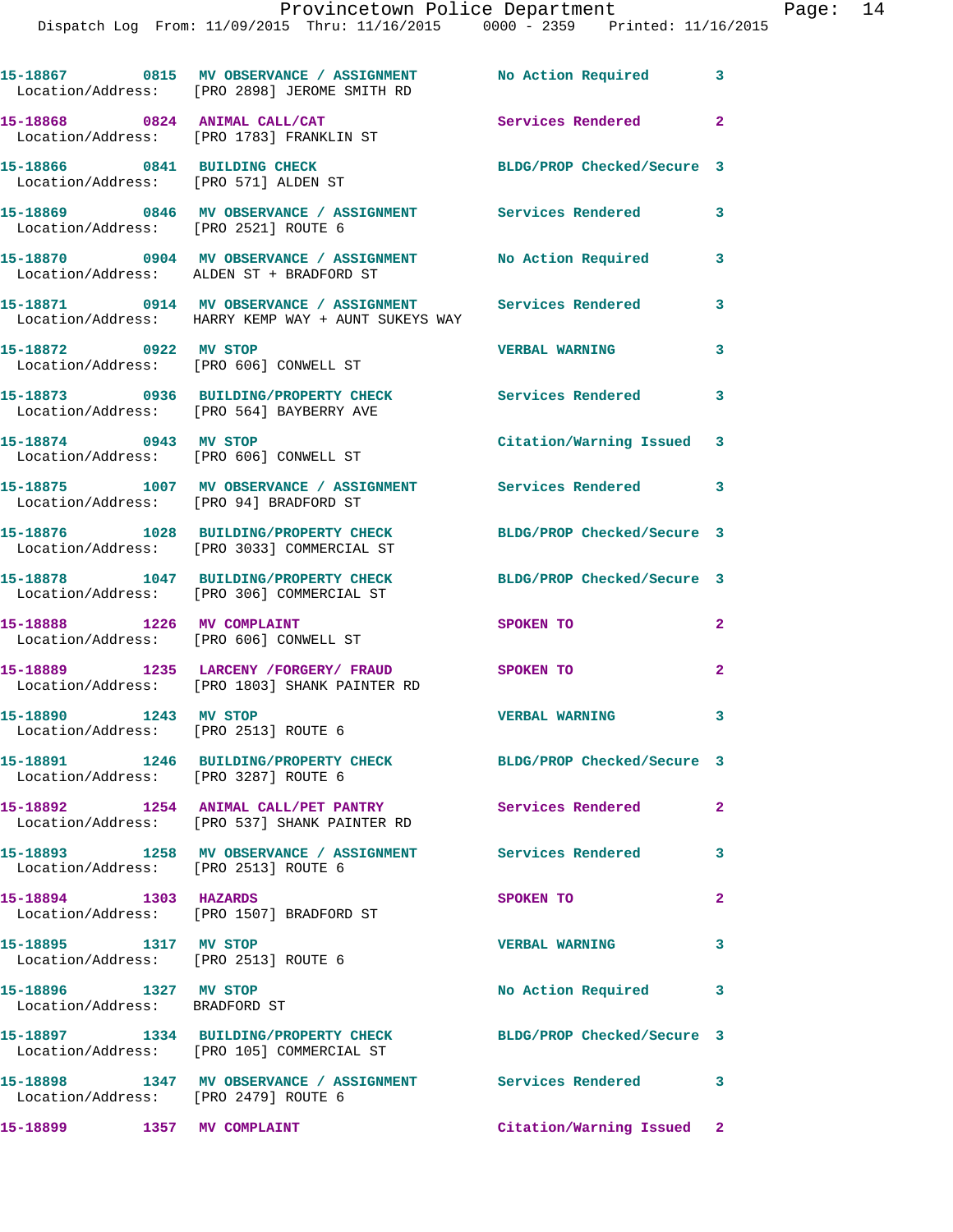|                                      | Dispatch Log From: 11/09/2015 Thru: 11/16/2015 0000 - 2359 Printed: 11/16/2015                                 | Provincetown Police Department |              | Page: 15 |  |
|--------------------------------------|----------------------------------------------------------------------------------------------------------------|--------------------------------|--------------|----------|--|
|                                      | Location/Address: [PRO 146] COMMERCIAL ST                                                                      |                                |              |          |  |
| Location/Address: [PRO 521] ROUTE 6  | 15-18900 1543 BUILDING/PROPERTY CHECK BLDG/PROP Checked/Secure 3                                               |                                |              |          |  |
|                                      | 15-18901 1605 MV COMPLAINT<br>Location/Address: [PRO 2163] COMMERCIAL ST                                       | Services Rendered 2            |              |          |  |
|                                      | 15-18903 1636 BUILDING/PROPERTY CHECK<br>Location/Address: [PRO 2500] COMMERCIAL ST                            | BLDG/PROP Checked/Secure 3     |              |          |  |
| Location/Address: [PRO 3440] ROUTE 6 | 15-18904 1655 MV OBSERVANCE / ASSIGNMENT Services Rendered 3                                                   |                                |              |          |  |
|                                      | 15-18905 1727 BUILDING/PROPERTY CHECK<br>Location/Address: [PRO 2490] PROVINCELANDS RD                         | BLDG/PROP Checked/Secure 3     |              |          |  |
| Location/Address: [PRO 521] ROUTE 6  | 15-18906 1736 BUILDING/PROPERTY CHECK BLDG/PROP Checked/Secure 3                                               |                                |              |          |  |
|                                      | 15-18907 1741 BUILDING/PROPERTY CHECK<br>Location/Address: [PRO 3259] MACMILLAN WHARF                          | BLDG/PROP Checked/Secure 3     |              |          |  |
|                                      | 15-18908 1747 BUILDING/PROPERTY CHECK<br>Location/Address: [PRO 1783] FRANKLIN ST                              | BLDG/PROP Checked/Secure 3     |              |          |  |
|                                      | 15-18909 1748 PARK, WALK & TALK<br>Location/Address: [PRO 105] COMMERCIAL ST                                   | Services Rendered 2            |              |          |  |
| Location/Address: [PRO 571] ALDEN ST | 15-18910 1807 BUILDING/PROPERTY CHECK BLDG/PROP Checked/Secure 3                                               |                                |              |          |  |
| 15-18911 1811 FOUND WALLET           | Location/Address: [PRO 542] SHANK PAINTER RD                                                                   | Services Rendered 3            |              |          |  |
|                                      | 15-18912 1953 BUILDING/PROPERTY CHECK<br>Location/Address: [PRO 433] RYDER ST EXT                              | BLDG/PROP Checked/Secure 3     |              |          |  |
|                                      | 15-18913 2004 BUILDING/PROPERTY CHECK<br>Location/Address: [PRO 182] COMMERCIAL ST                             | BLDG/PROP Checked/Secure 3     |              |          |  |
|                                      | 15-18914 2016 BUILDING/PROPERTY CHECK BLDG/PROP Checked/Secure 3<br>Location/Address: [PRO 1638] COMMERCIAL ST |                                |              |          |  |
|                                      | 15-18915 2105 BUILDING/PROPERTY CHECK<br>Location/Address: [PRO 2483] COMMERCIAL ST                            | BLDG/PROP Checked/Secure 3     |              |          |  |
|                                      | 15-18916 2106 BUILDING/PROPERTY CHECK<br>Location/Address: [PRO 175] COMMERCIAL ST                             | BLDG/PROP Checked/Secure 3     |              |          |  |
|                                      | 15-18917 2112 BUILDING/PROPERTY CHECK<br>Location/Address: [PRO 564] BAYBERRY AVE                              | BLDG/PROP Checked/Secure 3     |              |          |  |
|                                      | 15-18918 2119 MV STOP<br>Location/Address: [PRO 542] SHANK PAINTER RD                                          | <b>VERBAL WARNING</b>          | 3            |          |  |
|                                      | 15-18919 2124 BUILDING/PROPERTY CHECK BLDG/PROP Checked/Secure 3<br>Location/Address: [PRO 519] RACE POINT RD  |                                |              |          |  |
|                                      | 15-18920 2351 BUILDING/PROPERTY CHECK BLDG/PROP Checked/Secure 3<br>Location/Address: [PRO 444] HIGH POLE HILL |                                |              |          |  |
| For Date: $11/15/2015$ - Sunday      |                                                                                                                |                                |              |          |  |
|                                      | 15-18921 0005 LOBBY TRAFFIC<br>Location/Address: [PRO 542] SHANK PAINTER RD                                    | Services Rendered              | $\mathbf{2}$ | 8        |  |
|                                      | 15-18922 0041 MV OBSERVANCE / ASSIGNMENT Services Rendered 3                                                   |                                |              |          |  |

Location/Address: ROUTE 6 + SNAIL RD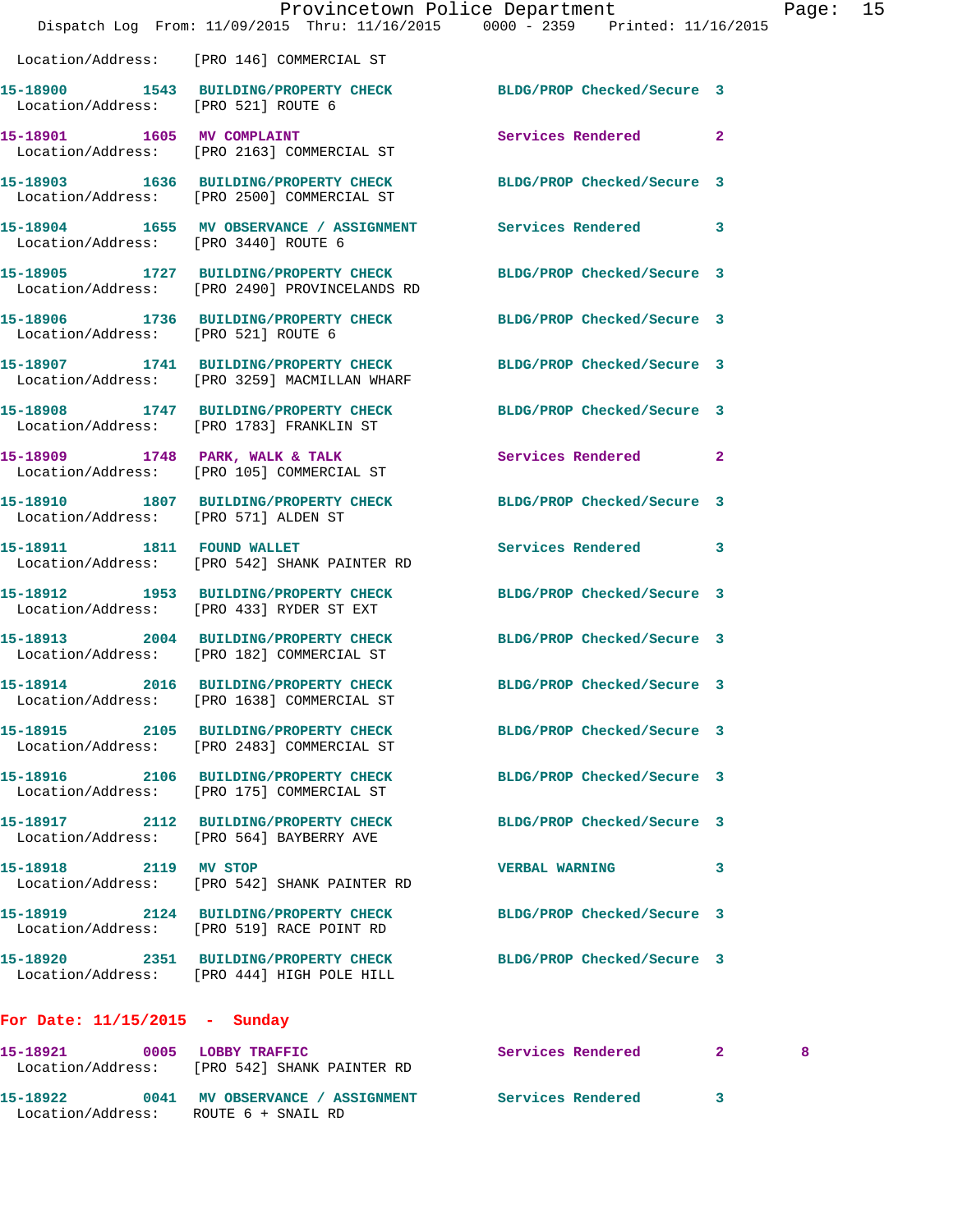|                                      | Provincetown Police Department<br>Dispatch Log From: 11/09/2015 Thru: 11/16/2015 0000 - 2359 Printed: 11/16/2015 |                            |   |
|--------------------------------------|------------------------------------------------------------------------------------------------------------------|----------------------------|---|
|                                      | 15-18924 0051 BUILDING/PROPERTY CHECK BLDG/PROP Checked/Secure 3<br>Location/Address: [PRO 530] SHANK PAINTER RD |                            |   |
|                                      | 15-18925 0052 BUILDING/PROPERTY CHECK BLDG/PROP Checked/Secure 3<br>Location/Address: [PRO 3033] COMMERCIAL ST   |                            |   |
|                                      | 15-18926 0058 MV OBSERVANCE / ASSIGNMENT Services Rendered<br>Location/Address: [PRO 3231] BRADFORD ST           |                            | 3 |
|                                      | 15-18927 0103 MV OBSERVANCE / ASSIGNMENT<br>Location/Address: [PRO 2489] BRADFORD ST                             | No Action Required         | 3 |
|                                      | 15-18928 0104 MV OBSERVANCE / ASSIGNMENT Services Rendered<br>Location/Address: [PRO 2489] BRADFORD ST           |                            | 3 |
|                                      | 15-18929 0120 BUILDING/PROPERTY CHECK BLDG/PROP Checked/Secure 3<br>Location/Address: [PRO 75] CAPTAIN BERTIE RD |                            |   |
|                                      | 15-18930 0121 BUILDING/PROPERTY CHECK<br>Location/Address: [PRO 2483] COMMERCIAL ST                              | BLDG/PROP Checked/Secure 3 |   |
|                                      | 15-18931 0141 NOISE COMPLAINT<br>Location/Address: [PRO 60] BRADFORD ST                                          | SPOKEN TO                  | 3 |
|                                      | 15-18932 0214 BUILDING/PROPERTY CHECK BLDG/PROP Checked/Secure 3<br>Location/Address: [PRO 710] BRADFORD ST      |                            |   |
|                                      | 15-18933 0243 BUILDING/PROPERTY CHECK BLDG/PROP Checked/Secure 3<br>Location/Address: [PRO 1783] FRANKLIN ST     |                            |   |
| 15-18934 0246 MV STOP                | Location/Address: [PRO 542] SHANK PAINTER RD                                                                     | <b>VERBAL WARNING</b>      | 3 |
|                                      | 15-18935 0337 MEDICAL EMERGENCY<br>Location/Address: [PRO 781] CAPTAIN BERTIES WAY                               | Transported to Hospital    | 1 |
| Location/Address: [PRO 521] ROUTE 6  | 15-18937 0517 BUILDING/PROPERTY CHECK BLDG/PROP Checked/Secure 3                                                 |                            |   |
|                                      | 15-18938 0528 BUILDING/PROPERTY CHECK Services Rendered<br>Location/Address: [PRO 2898] JEROME SMITH RD          |                            | 3 |
|                                      | 15-18939 0628 BUILDING/PROPERTY CHECK<br>Location/Address: [PRO 1778] SHANK PAINTER RD                           | BLDG/PROP Checked/Secure 3 |   |
|                                      | 15-18940 0702 BUILDING/PROPERTY CHECK Services Rendered<br>Location/Address: [PRO 75] CAPTAIN BERTIE RD          |                            | 3 |
| Location/Address: ROUTE 6            | 15-18941 0702 MV OBSERVANCE / ASSIGNMENT                                                                         | No Action Required         | 3 |
|                                      | 15-18942 0727 BUILDING/PROPERTY CHECK<br>Location/Address: [PRO 1646] WINSLOW ST                                 | BLDG/PROP Checked/Secure 3 |   |
| Location/Address: [PRO 2513] ROUTE 6 |                                                                                                                  |                            | 3 |
|                                      | 15-18945 0903 BUILDING/PROPERTY CHECK<br>Location/Address: [PRO 2490] PROVINCELANDS RD                           | BLDG/PROP Checked/Secure 3 |   |
|                                      | 15-18946 0934 MV OBSERVANCE / ASSIGNMENT<br>Location/Address: BRADFORD ST + RYDER ST                             | <b>Services Rendered</b>   | 3 |
|                                      | 15-18947 1003 BUILDING/PROPERTY CHECK<br>Location/Address: [PRO 3033] COMMERCIAL ST                              | BLDG/PROP Checked/Secure 3 |   |
| 15-18948 1036 WIRES DOWN             | Location/Address: [PRO 72] PROVINCELANDS RD                                                                      | Taken/Referred to Other 2  |   |
|                                      | 15-18949 1054 BUILDING/PROPERTY CHECK BLDG/PROP Checked/Secure 3                                                 |                            |   |

Location/Address: [PRO 1783] FRANKLIN ST

Page: 16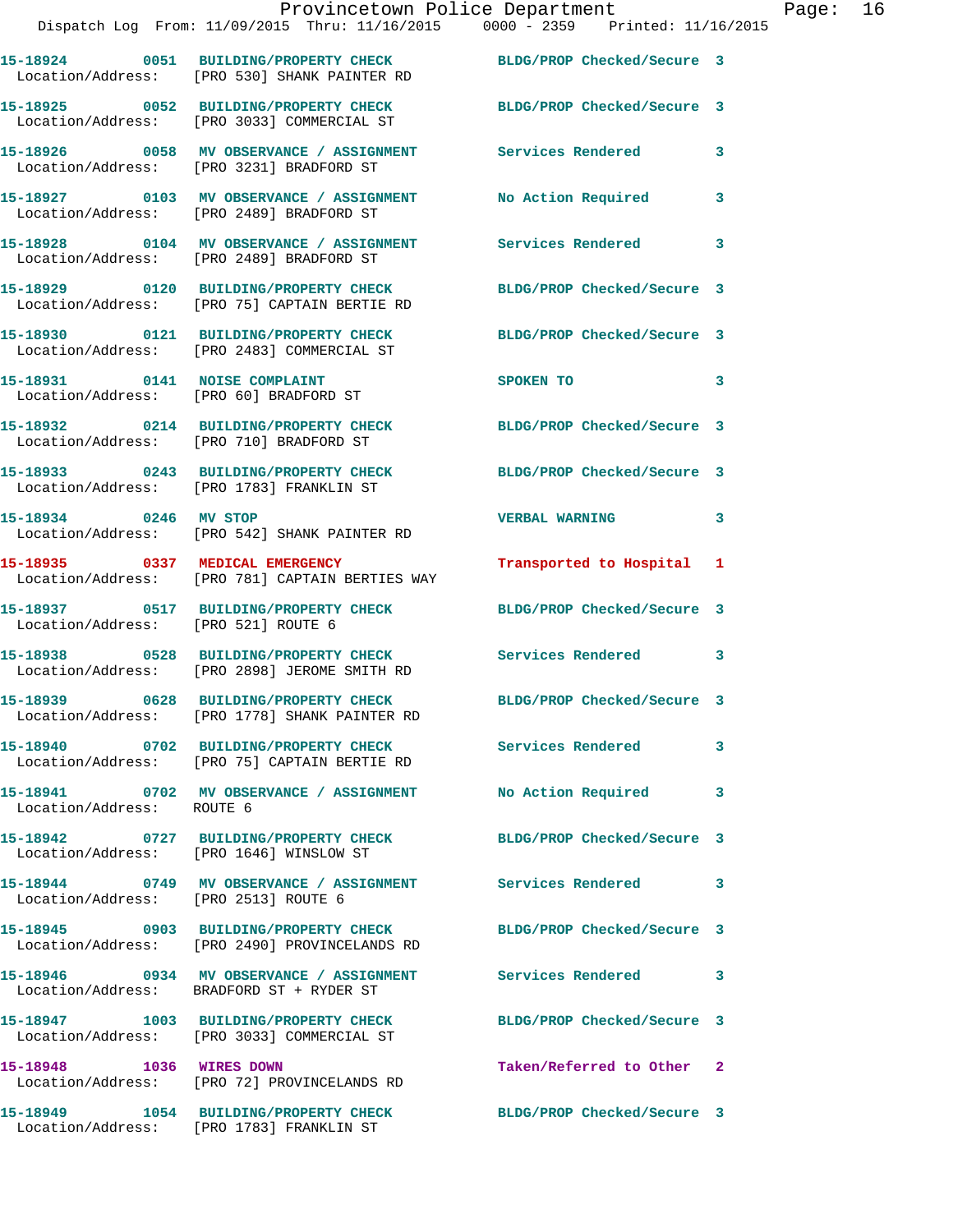|                                                               | 15-18950 1123 MEDICAL EMERGENCY/D.O.T.<br>Location/Address: [PRO 440] HARRY KEMP WAY                          | Transported to Hospital 1     |                            |
|---------------------------------------------------------------|---------------------------------------------------------------------------------------------------------------|-------------------------------|----------------------------|
|                                                               | 15-18951 1134 BUILDING/PROPERTY CHECK<br>Location/Address: [PRO 433] RYDER ST EXT                             | BLDG/PROP Checked/Secure 3    |                            |
|                                                               | 15-18952 1135 BUILDING/PROPERTY CHECK<br>Location/Address: [PRO 526] RYDER ST EXT                             | BLDG/PROP Checked/Secure 3    |                            |
|                                                               | 15-18954 1151 ALARM - GENERAL<br>Location/Address: [PRO 2564] COMMERCIAL ST                                   | Services Rendered             | 1                          |
| 15-18955 1216 MV STOP                                         | Location/Address: HOWLAND ST + ROUTE 6                                                                        | <b>VERBAL WARNING</b>         | 3                          |
| Location/Address: [PRO 2521] ROUTE 6                          | 15-18956 1245 MV OBSERVANCE / ASSIGNMENT Services Rendered                                                    |                               | 3                          |
| 15-18957 1250 MV STOP<br>Location/Address: [PRO 2513] ROUTE 6 |                                                                                                               | <b>VERBAL WARNING</b>         | $\mathbf{3}$               |
|                                                               | 15-18958 1337 BUILDING/PROPERTY CHECK<br>Location/Address: [PRO 519] RACE POINT RD                            | BLDG/PROP Checked/Secure 3    |                            |
|                                                               | 15-18959 1519 PARK, WALK & TALK<br>Location/Address: [PRO 106] COMMERCIAL ST                                  | Services Rendered<br>$\sim$ 2 |                            |
|                                                               | 15-18960 1544 BUILDING/PROPERTY CHECK<br>Location/Address: [PRO 2898] JEROME SMITH RD                         | BLDG/PROP Checked/Secure 3    |                            |
|                                                               | 15-18961 1550 BUILDING/PROPERTY CHECK<br>Location/Address: [PRO 444] HIGH POLE HILL                           | BLDG/PROP Checked/Secure 3    |                            |
| Location/Address: [PRO 94] BRADFORD ST                        | 15-18962 1557 MV OBSERVANCE / ASSIGNMENT Services Rendered                                                    |                               | $\overline{\phantom{a}}$ 3 |
|                                                               | 15-18963 1627 BUILDING/PROPERTY CHECK<br>Location/Address: [PRO 3259] MACMILLAN WHARF                         | BLDG/PROP Checked/Secure 3    |                            |
|                                                               | 15-18964 1630 BUILDING/PROPERTY CHECK<br>Location/Address: [PRO 175] COMMERCIAL ST                            | BLDG/PROP Checked/Secure 3    |                            |
|                                                               | 15-18965 1630 BUILDING/PROPERTY CHECK BLDG/PROP Checked/Secure 3<br>Location/Address: [PRO 182] COMMERCIAL ST |                               |                            |
| Location/Address: [PRO 571] ALDEN ST                          | 15-18967 1800 BUILDING/PROPERTY CHECK                                                                         | BLDG/PROP Checked/Secure 3    |                            |
|                                                               | 15-18968 1828 BUILDING/PROPERTY CHECK BLDG/PROP Checked/Secure 3<br>Location/Address: [PRO 519] RACE POINT RD |                               |                            |
|                                                               | 15-18969 1847 BUILDING/PROPERTY CHECK<br>Location/Address: [PRO 1783] FRANKLIN ST                             | BLDG/PROP Checked/Secure 3    |                            |
| Location/Address: [PRO 521] ROUTE 6                           | 15-18970 1921 BUILDING/PROPERTY CHECK BLDG/PROP Checked/Secure 3                                              |                               |                            |
| Location/Address: [PRO 512] PRINCE ST                         | 15-18971 1948 BUILDING/PROPERTY CHECK                                                                         | BLDG/PROP Checked/Secure 3    |                            |
|                                                               | 15-18973 2100 BUILDING/PROPERTY CHECK<br>Location/Address: [PRO 545] SHANK PAINTER RD                         | BLDG/PROP Checked/Secure 3    |                            |
|                                                               | 15-18974 2108 BUILDING/PROPERTY CHECK<br>Location/Address: [PRO 1638] COMMERCIAL ST                           | BLDG/PROP Checked/Secure 3    |                            |
|                                                               | 15-18975 2142 ALARM - GENERAL<br>Location/Address: [PRO 2539] RYDER ST EXT                                    | Taken/Referred to Other 1     |                            |
|                                                               | 15-18976 2318 BUILDING/PROPERTY CHECK                                                                         | BLDG/PROP Checked/Secure 3    |                            |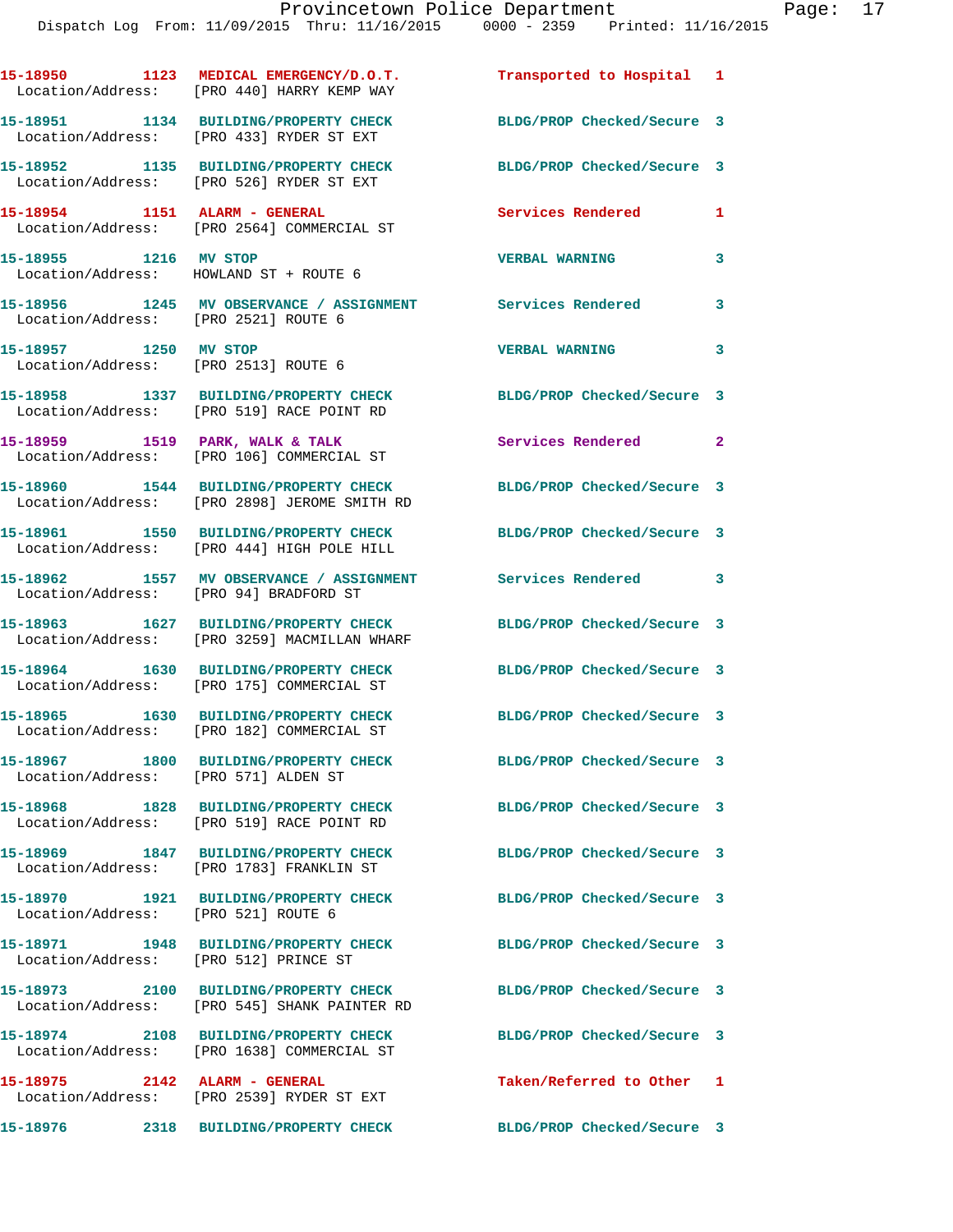|                                      | Dispatch Log From: 11/09/2015 Thru: 11/16/2015 0000 - 2359 Printed: 11/16/2015                                       | Provincetown Police Department | Page: 18 |
|--------------------------------------|----------------------------------------------------------------------------------------------------------------------|--------------------------------|----------|
|                                      | Location/Address: [PRO 1783] FRANKLIN ST                                                                             |                                |          |
|                                      | 15-18977 2327 BUILDING/PROPERTY CHECK BLDG/PROP Checked/Secure 3<br>Location/Address: [PRO 519] RACE POINT RD        |                                |          |
| Location/Address: [PRO 2521] ROUTE 6 | 15-18978 2348 MV OBSERVANCE / ASSIGNMENT Services Rendered 3                                                         |                                |          |
| For Date: $11/16/2015$ - Monday      |                                                                                                                      |                                |          |
|                                      | 15-18980 0007 LOBBY TRAFFIC<br>Location/Address: [PRO 542] SHANK PAINTER RD                                          | Services Rendered 2            |          |
|                                      | 15-18981 0029 BUILDING/PROPERTY CHECK BLDG/PROP Checked/Secure 3<br>Location/Address: [PRO 710] BRADFORD ST          |                                |          |
|                                      | 15-18982 0032 BUILDING/PROPERTY CHECK BLDG/PROP Checked/Secure 3<br>Location/Address: [PRO 1646] WINSLOW ST          |                                |          |
| Location/Address: COMMERCIAL ST      | 15-18983 0034 PARK, WALK & TALK 3 Services Rendered 2                                                                |                                |          |
|                                      | 15-18984 0043 MV OBSERVANCE / ASSIGNMENT Services Rendered 3<br>Location/Address: [PRO 3231] BRADFORD ST             |                                |          |
|                                      | 15-18985 0047 BUILDING/PROPERTY CHECK BLDG/PROP Checked/Secure 3<br>Location/Address: [PRO 105] COMMERCIAL ST        |                                |          |
|                                      | 15-18986 0056 BUILDING/PROPERTY CHECK Services Rendered 3<br>Location/Address: [PRO 433] RYDER ST EXT                |                                |          |
| Location/Address: [PRO 2513] ROUTE 6 | 15-18987 0118 MV OBSERVANCE / ASSIGNMENT Services Rendered 3                                                         |                                |          |
|                                      | 15-18988 0118 MV OBSERVANCE / ASSIGNMENT Services Rendered 3<br>Location/Address: BRADFORD ST + HOWLAND ST           |                                |          |
|                                      | 15-18989 0155 BUILDING/PROPERTY CHECK BLDG/PROP Checked/Secure 3<br>Location/Address: [PRO 595] BRADFORD ST          |                                |          |
| Location/Address: [OT 8] PARK ST     | 15-18990 0211 ASSIST AGENCY / CCH Taken/Referred to Other 3                                                          |                                |          |
|                                      | 15-18991 0226 BUILDING/PROPERTY CHECK BLDG/PROP Checked/Secure 3<br>Location/Address: [PRO 521] ROUTE 6              |                                |          |
|                                      | 15-18992 0357 BUILDING/PROPERTY CHECK BLDG/PROP Checked/Secure 3<br>Location/Address: [PRO 554] TREMONT ST           |                                |          |
|                                      | 15-18993 0525 BUILDING/PROPERTY CHECK Services Rendered 3<br>Location/Address: [PRO 395] COMMERCIAL ST               |                                |          |
|                                      | 15-18994 0551 BUILDING/PROPERTY CHECK BLDG/PROP Checked/Secure 3<br>Location/Address: [PRO 530] SHANK PAINTER RD     |                                |          |
| Location/Address: ROUTE 6            | 15-18995 0603 MV OBSERVANCE / ASSIGNMENT Services Rendered 3                                                         |                                |          |
| 15-18996 0608 HAZARDS                | Location/Address: ROUTE 6 + RACE POINT RD                                                                            | Taken/Referred to Other 2      |          |
|                                      | 15-18998 0728 BUILDING/PROPERTY CHECK BLDG/PROP Checked/Secure 3<br>Location/Address: [PRO 447] JEROME SMITH RD      |                                |          |
|                                      | 15-18999 0738 MV OBSERVANCE / ASSIGNMENT Services Rendered 3<br>Location/Address: JEROME SMITH RD + SHANK PAINTER RD |                                |          |
|                                      | 15-19000 0753 BUILDING/PROPERTY CHECK BLDG/PROP Checked/Secure 3<br>Location/Address: [PRO 1783] FRANKLIN ST         |                                |          |